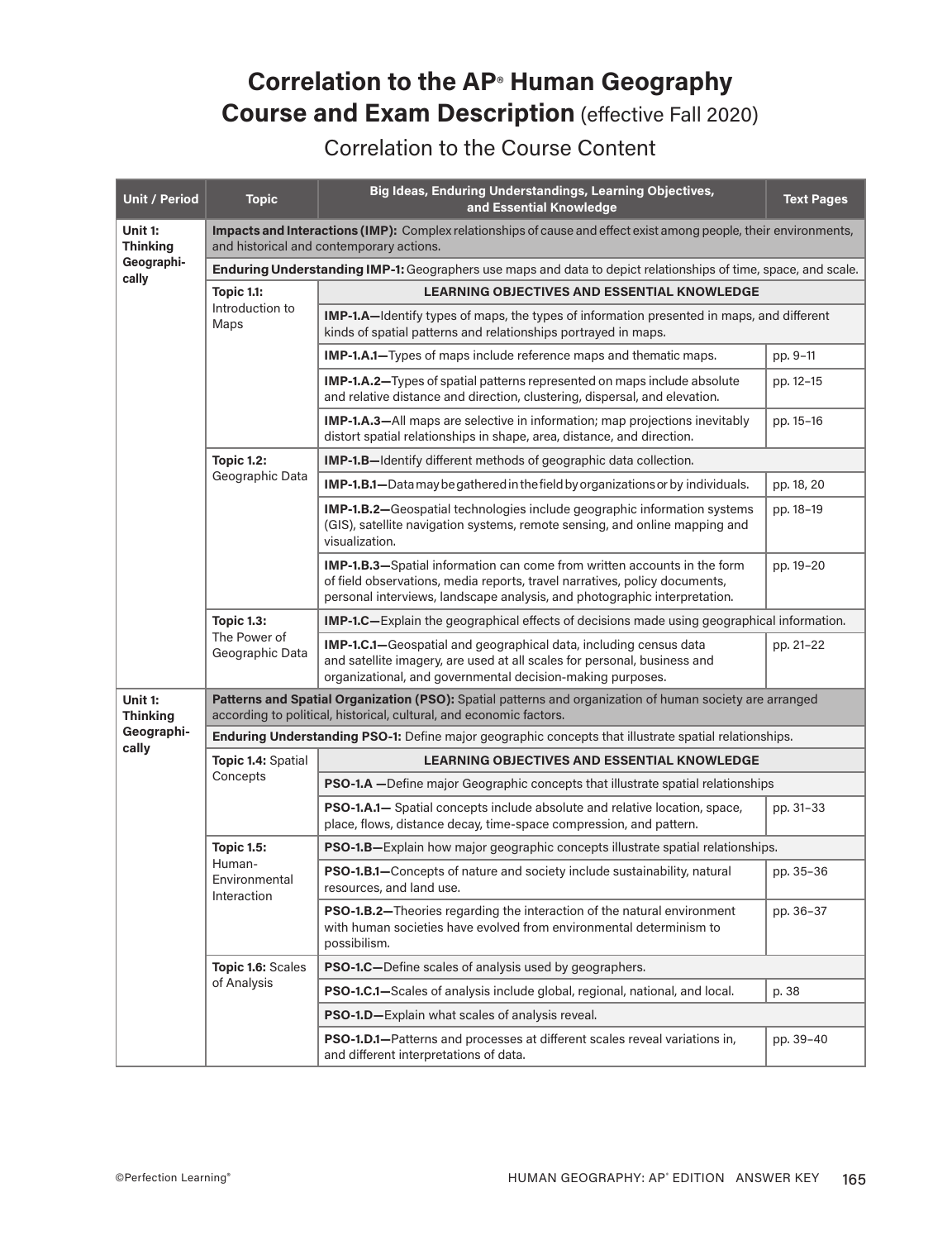| <b>Unit / Period</b>                                | <b>Topic</b>                                                                                                                                                                                                                                                        | Big Ideas, Enduring Understandings, Learning Objectives,<br>and Essential Knowledge                                                                                                 | <b>Text Pages</b> |  |  |
|-----------------------------------------------------|---------------------------------------------------------------------------------------------------------------------------------------------------------------------------------------------------------------------------------------------------------------------|-------------------------------------------------------------------------------------------------------------------------------------------------------------------------------------|-------------------|--|--|
| Unit 1:<br><b>Thinking</b><br>Geographi-            | Spatial Process and Societal Change (SPS): A spatial perspective allows for a focus on the ways phenomena are<br>related to one another in particular places, which in turn allows for the examination of human organization and its<br>environmental consequences. |                                                                                                                                                                                     |                   |  |  |
| cally                                               | Enduring Understanding SPS-1: Geographers analyze complex issues and relationships with a distinctively spatial<br>perspective.                                                                                                                                     |                                                                                                                                                                                     |                   |  |  |
|                                                     | <b>Topic 1.7:</b>                                                                                                                                                                                                                                                   | <b>LEARNING OBJECTIVES AND ESSENTIAL KNOWLEDGE</b>                                                                                                                                  |                   |  |  |
|                                                     | <b>Regional Analysis</b>                                                                                                                                                                                                                                            | SPS-1.A-Describe different ways that geographers define regions.                                                                                                                    |                   |  |  |
|                                                     |                                                                                                                                                                                                                                                                     | SPS-1.A.1-Regions are defined on the basis of one or more unifying<br>characteristics or on patterns of activity.                                                                   | pp. 43-45         |  |  |
|                                                     |                                                                                                                                                                                                                                                                     | SPS-1.A.2-Types of regions include formal, functional, and perceptual/<br>vernacular.                                                                                               | pp. 43-44         |  |  |
|                                                     |                                                                                                                                                                                                                                                                     | SPS-1.A.3-Regional boundaries are transitional and often contested and<br>overlapping.                                                                                              | p. 46             |  |  |
|                                                     |                                                                                                                                                                                                                                                                     | SPS-1.A.4-Geographers apply regional analysis at local, national, and<br>global scales.                                                                                             | pp. 43-46         |  |  |
| Unit 2:<br>Popula-                                  |                                                                                                                                                                                                                                                                     | Patterns and Spatial Organization (PSO): Spatial patterns and organization of human society are arranged<br>according to political, historical, cultural, and economic factors.     |                   |  |  |
| tion and<br><b>Migration</b><br><b>Patterns and</b> | political, and economic patterns.                                                                                                                                                                                                                                   | Understanding PSO-2: Understanding where and how people live is essential to understanding global cultural,                                                                         |                   |  |  |
| <b>Processes</b>                                    | <b>Topic 2.1:</b>                                                                                                                                                                                                                                                   | <b>LEARNING OBJECTIVES AND ESSENTIAL KNOWLEDGE</b>                                                                                                                                  |                   |  |  |
|                                                     | Population<br><b>Distribution</b>                                                                                                                                                                                                                                   | <b>PSO-2.A—Identify the factors that influence the distribution of human populations at different</b><br>scales.                                                                    |                   |  |  |
|                                                     |                                                                                                                                                                                                                                                                     | PSO-2.A.1-Physical factors (e.g., climate, landforms, water bodies) and<br>human factors (e.g., culture, economics, history, politics) influence the<br>distribution of population. | pp. 55-57         |  |  |
|                                                     |                                                                                                                                                                                                                                                                     | PSO-2.A.2-Factors that illustrate patterns of population distribution vary<br>according to the scale of analysis.                                                                   | p. 57             |  |  |
|                                                     |                                                                                                                                                                                                                                                                     | <b>PSO-2.B-Define methods geographers use to calculate population density.</b>                                                                                                      |                   |  |  |
|                                                     |                                                                                                                                                                                                                                                                     | PSO-2.B.1-The three methods for calculating population density are arithmetic,<br>physiological, and agricultural.                                                                  | pp. 58-59         |  |  |
|                                                     |                                                                                                                                                                                                                                                                     | PSO-2.C-Explain the differences between and the impact of methods used to calculate<br>population density.                                                                          |                   |  |  |
|                                                     |                                                                                                                                                                                                                                                                     | <b>PSO-2.C.1</b> The method used to calculate population density reveals different<br>information about the pressure the population exerts on the land.                             | pp. 57-60         |  |  |
|                                                     | <b>Topic 2.2:</b>                                                                                                                                                                                                                                                   | <b>PSO-2.D</b> —Explain how population distribution and density affect society and the environment.                                                                                 |                   |  |  |
|                                                     | Consequences<br>of Population<br>Distribution                                                                                                                                                                                                                       | PSO-2.D.1-Population distribution and density affect political, economic, and<br>social processes, including the provision of services such as medical care.                        | pp. 61-62         |  |  |
|                                                     |                                                                                                                                                                                                                                                                     | PSO-2.D.2-Population distribution and density affect the environment and<br>natural resources; this is known as carrying capacity.                                                  | pp. 62-63         |  |  |
|                                                     | <b>Topic 2.3:</b>                                                                                                                                                                                                                                                   | PSO-2.E-Describe elements of population composition used by geographers.                                                                                                            |                   |  |  |
|                                                     | Population<br>Composition                                                                                                                                                                                                                                           | PSO-2.E.1-Patterns of age structure and sex ratio vary across different<br>regions and may be mapped and analyzed at different scales.                                              | pp. 64-66         |  |  |
|                                                     |                                                                                                                                                                                                                                                                     | PSO-2.F-Explain ways that geographers depict and analyze population composition.                                                                                                    |                   |  |  |
|                                                     |                                                                                                                                                                                                                                                                     | PSO-2.F.1-Population pyramids are used to assess population growth and<br>decline and to predict markets for goods and services.                                                    | p. 65             |  |  |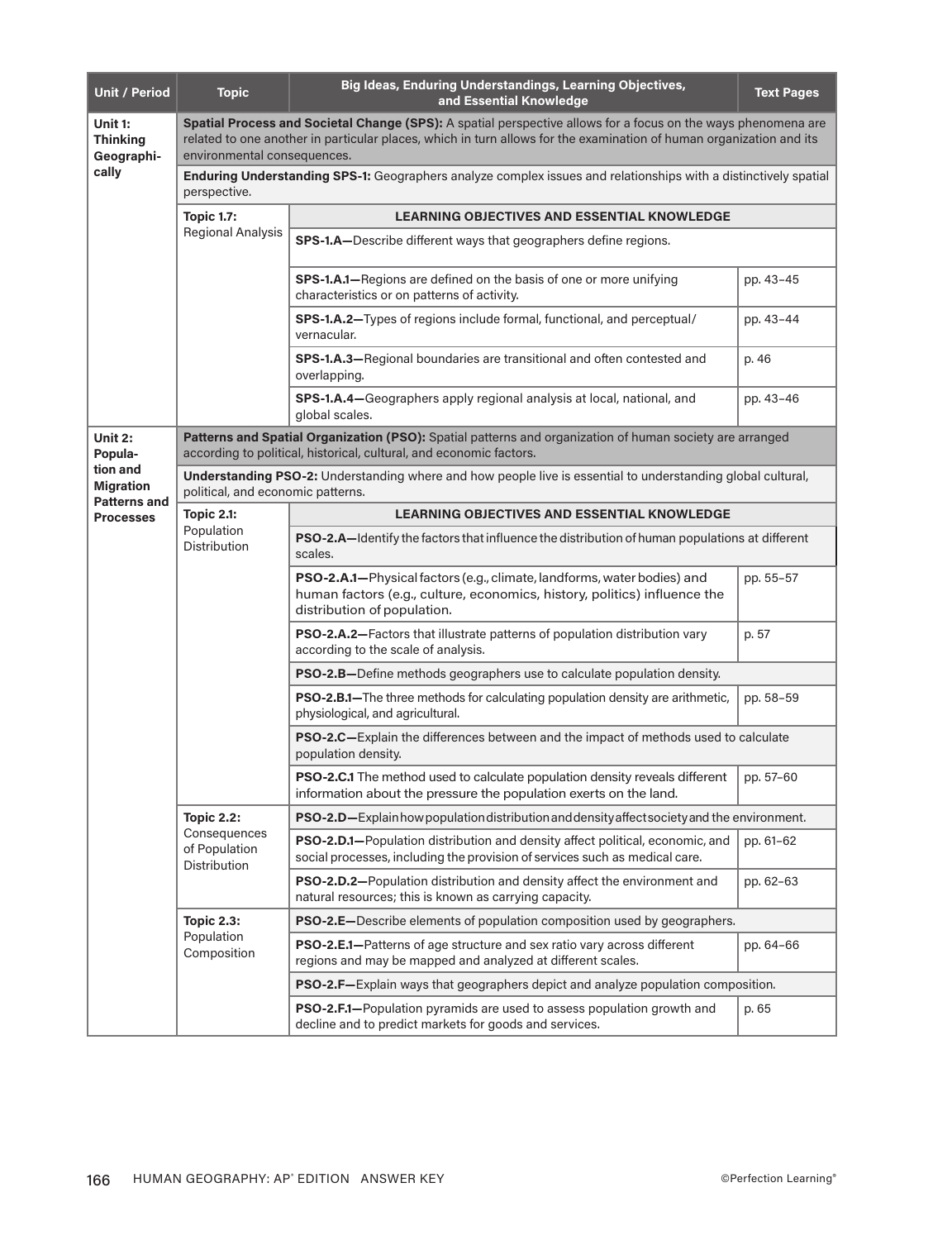| <b>Unit / Period</b>                                | <b>Topic</b>                                                                                                                                                                      | Big Ideas, Enduring Understandings, Learning Objectives,<br>and Essential Knowledge                                                                                                           | <b>Text Pages</b> |  |  |
|-----------------------------------------------------|-----------------------------------------------------------------------------------------------------------------------------------------------------------------------------------|-----------------------------------------------------------------------------------------------------------------------------------------------------------------------------------------------|-------------------|--|--|
| Unit 2:<br>Popula-                                  | Impacts and Interactions (IMP): Complex relationships of cause and effect exist among people, their<br>environments, and historical and contemporary actions.                     |                                                                                                                                                                                               |                   |  |  |
| tion and<br><b>Migration</b><br><b>Patterns and</b> |                                                                                                                                                                                   | IMP-2: Changes in population are due to mortality, fertility, and migration, which are influenced by the interplay of<br>environmental, economic, cultural, and political factors.            |                   |  |  |
| <b>Processes</b>                                    | <b>Topic 2.4:</b>                                                                                                                                                                 | <b>LEARNING OBJECTIVES AND ESSENTIAL KNOWLEDGE</b>                                                                                                                                            |                   |  |  |
|                                                     | Population<br>Dynamics                                                                                                                                                            | IMP-2.A-Explain factors that account for contemporary and historical trends in population<br>growth and decline.                                                                              |                   |  |  |
|                                                     |                                                                                                                                                                                   | IMP-2.A.1-Demographic factors that determine a population's growth and<br>decline are fertility, mortality, and migration.                                                                    | pp. 77-81         |  |  |
|                                                     |                                                                                                                                                                                   | IMP-2.A.2-Geographers use the rate of natural increase and population-<br>doubling time to explain population growth and decline.                                                             | p. 82             |  |  |
|                                                     |                                                                                                                                                                                   | IMP-2.A.3-Social, cultural, political, and economic factors influence fertility,<br>mortality, and migration rates.                                                                           | pp. 79-81         |  |  |
|                                                     | Topic 2.5: The                                                                                                                                                                    | IMP-2.B-Explain theories of population growth and decline.                                                                                                                                    |                   |  |  |
|                                                     | Demographic<br><b>Transition Model</b>                                                                                                                                            | IMP-2.B.1-The demographic transition model can be used to explain<br>population change over time.                                                                                             | pp. 83-84         |  |  |
|                                                     |                                                                                                                                                                                   | <b>IMP-2.B.2-</b> The epidemiological transition explains causes of changing<br>death rates.                                                                                                  | pp. 88-89         |  |  |
|                                                     | <b>Topic 2.6:</b>                                                                                                                                                                 | IMP-2.B-Explain theories of population growth and decline.                                                                                                                                    |                   |  |  |
|                                                     | Malthusian<br>Theory                                                                                                                                                              | IMP-2.B.3-Malthusian theory and its critiques are used to analyze<br>population change and its consequences.                                                                                  | pp. 90-91         |  |  |
| Unit 2:<br>Popula-                                  | Spatial Process and Societal Change (SPS): Spatial patterns and organization of human society are arranged<br>according to political, historical, cultural, and economic factors. |                                                                                                                                                                                               |                   |  |  |
| tion and<br><b>Migration</b>                        | SPS-2: Changes in population have long- and short-term effects on a place's economy, culture, and politics.                                                                       |                                                                                                                                                                                               |                   |  |  |
| <b>Patterns and</b>                                 | <b>Topic 2.7:</b><br>Population<br>Policies                                                                                                                                       | <b>LEARNING OBJECTIVES AND ESSENTIAL KNOWLEDGE</b>                                                                                                                                            |                   |  |  |
| <b>Processes</b>                                    |                                                                                                                                                                                   | SPS-2.A-Explain the intent and effects of various population and immigration policies on<br>population size and composition.                                                                  |                   |  |  |
|                                                     |                                                                                                                                                                                   | SPS-2.A.1-Types of population policies include those that promote<br>or discourage population growth, such as pronatalist, antinatalist, and<br>immigration policies.                         | pp. 94-95         |  |  |
|                                                     | <b>Topic 2.8:</b><br>Women and                                                                                                                                                    | SPS-2.B-Explain how the changing role of females had demographic consequences in<br>different parts of the world.                                                                             |                   |  |  |
|                                                     | Demographic<br>Change                                                                                                                                                             | SPS-2.B.1-Changing social values and access to education, employment,<br>health care, and contraception have reduced fertility rates in most parts of<br>the world.                           | pp. 96-97         |  |  |
|                                                     |                                                                                                                                                                                   | SPS-2.B.2-Changing social, economic, and political roles for females have<br>influenced patterns of fertility, mortality, and migration, as illustrated by<br>Ravenstein's laws of migration. | pp. 96-97         |  |  |
|                                                     | Topic 2.9: Aging                                                                                                                                                                  | SPS-2.C-Explain the causes and consequences of an aging population.                                                                                                                           |                   |  |  |
|                                                     | Populations                                                                                                                                                                       | SPS-2.C.1-Population aging is determined by birth and death rates and life<br>expectancy.                                                                                                     | pp. 99-100        |  |  |
|                                                     |                                                                                                                                                                                   | SPS-2.C.2-An aging population has political, social, and economic<br>consequences, including the dependency ratio.                                                                            | pp. 100-101       |  |  |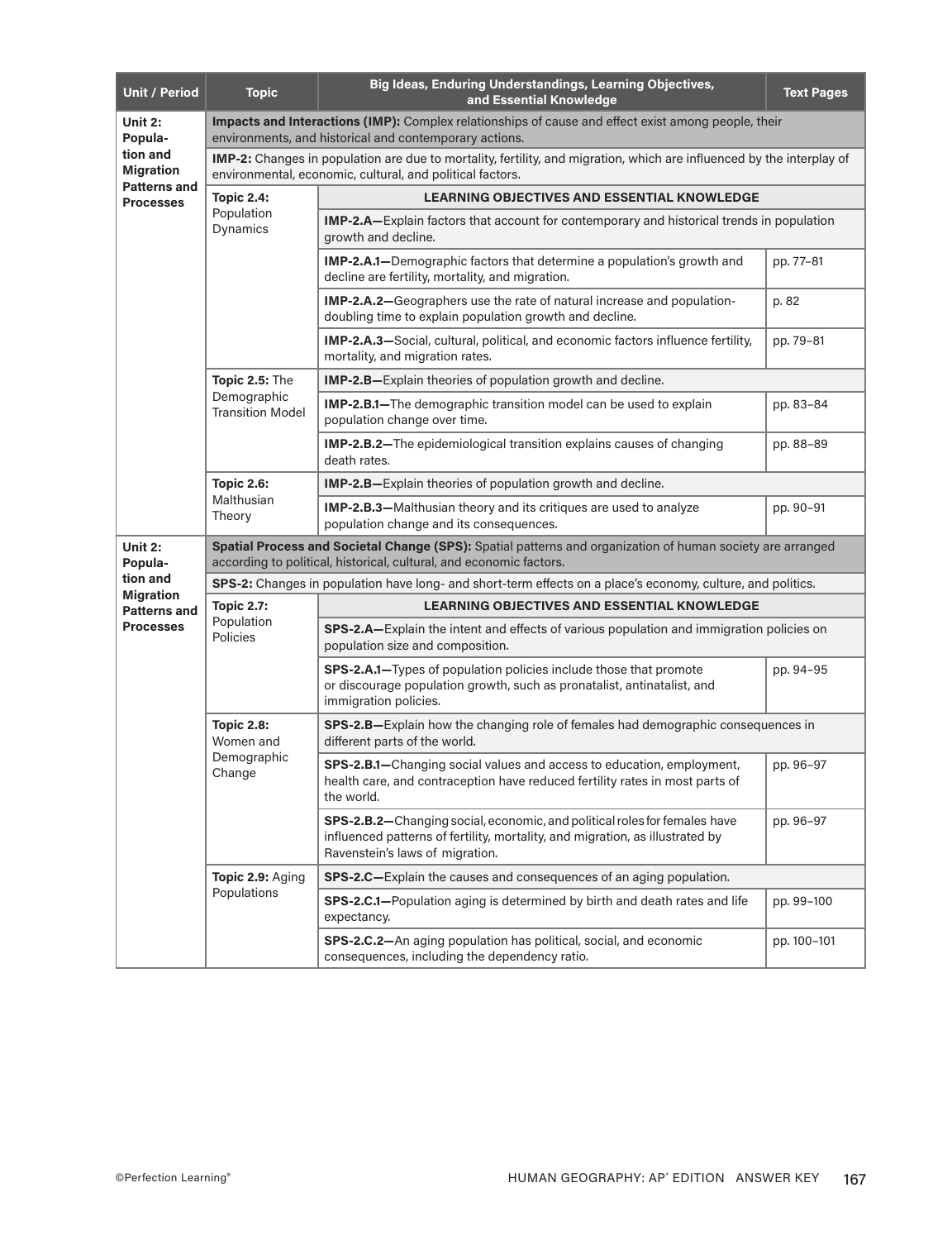| <b>Unit / Period</b>                                                  | <b>Topic</b>                                                                                                                                                                       | Big Ideas, Enduring Understandings, Learning Objectives,<br>and Essential Knowledge                                                                                                                                                                                                                            | <b>Text Pages</b> |  |  |
|-----------------------------------------------------------------------|------------------------------------------------------------------------------------------------------------------------------------------------------------------------------------|----------------------------------------------------------------------------------------------------------------------------------------------------------------------------------------------------------------------------------------------------------------------------------------------------------------|-------------------|--|--|
| Unit $2:$<br>Popula-                                                  | Impacts and Interactions (IMP): Complex relationships of cause and effect exist among people, their<br>environments, and historical and contemporary actions.                      |                                                                                                                                                                                                                                                                                                                |                   |  |  |
| tion and<br><b>Migration</b>                                          | IMP-2: Changes in population are due to mortality, fertility, and migration, which are influenced by the interplay of<br>environmental, economic, cultural, and political factors. |                                                                                                                                                                                                                                                                                                                |                   |  |  |
| <b>Patterns and</b><br><b>Processes</b>                               | <b>Topic 2.10:</b><br><b>LEARNING OBJECTIVES AND ESSENTIAL KNOWLEDGE</b>                                                                                                           |                                                                                                                                                                                                                                                                                                                |                   |  |  |
|                                                                       | Causes of                                                                                                                                                                          | <b>IMP-2.C</b> —Explain how different causal factors encourage migration.                                                                                                                                                                                                                                      |                   |  |  |
|                                                                       | Migration                                                                                                                                                                          | IMP-2.C.1-Migration is commonly divided into push factors and pull factors.                                                                                                                                                                                                                                    | p. 108            |  |  |
|                                                                       |                                                                                                                                                                                    | IMP-2.C.2-Push/pull factors and intervening opportunities/obstacles can<br>be cultural, demographic, economic, environmental, or political.                                                                                                                                                                    | p. 109-111        |  |  |
|                                                                       | <b>Topic 2.11:</b>                                                                                                                                                                 | IMP-2.D-Describe types of forced and voluntary migration.                                                                                                                                                                                                                                                      |                   |  |  |
|                                                                       | Forced and<br>Voluntary                                                                                                                                                            | IMP-2.D.1-Forced migrations include slavery and events that produce<br>refugees, internally displaced persons, and asylum seekers.                                                                                                                                                                             | pp. 115-117       |  |  |
|                                                                       | Migration                                                                                                                                                                          | IMP-2.D.2-Types of voluntary migrations include transnational,<br>transhumance, internal, chain, step, guest worker, and rural-to-urban.                                                                                                                                                                       | pp. 117-119       |  |  |
|                                                                       | <b>Topic 2.12:</b>                                                                                                                                                                 | <b>IMP-2.E</b> —Explain historical and contemporary geographic effects of migration.                                                                                                                                                                                                                           |                   |  |  |
|                                                                       | Effects of<br>Migration                                                                                                                                                            | <b>IMP-2.E.1-Migration has political, economic, and cultural effects.</b>                                                                                                                                                                                                                                      | pp. 120-122       |  |  |
| Unit 3:<br><b>Cultural</b>                                            |                                                                                                                                                                                    | Patterns and Spatial Organization (PSO): Spatial patterns and organization of human society are arranged<br>according to political, historical, cultural, and economic factors.                                                                                                                                |                   |  |  |
| <b>Patterns and</b><br><b>Processes</b>                               |                                                                                                                                                                                    | <b>PSO-3:</b> Cultural practices vary across geographical locations because of physical geography and available resources.                                                                                                                                                                                     |                   |  |  |
|                                                                       | <b>Topic 3.1:</b>                                                                                                                                                                  | <b>LEARNING OBJECTIVES AND ESSENTIAL KNOWLEDGE</b>                                                                                                                                                                                                                                                             |                   |  |  |
|                                                                       | Introduction to<br>Culture                                                                                                                                                         | PSO-3.A-Define the characteristics, attitudes, and traits that influence geographers when<br>they study culture.                                                                                                                                                                                               |                   |  |  |
|                                                                       |                                                                                                                                                                                    | PSO-3.A.1-Culture comprises the shared practices, technologies, attitudes,<br>and behaviors transmitted by a society.                                                                                                                                                                                          | pp. 132-133       |  |  |
|                                                                       |                                                                                                                                                                                    | PSO-3.A.2-Cultural traits include such things as food preferences,<br>architecture, and land use.                                                                                                                                                                                                              | pp. 135-136       |  |  |
|                                                                       |                                                                                                                                                                                    | PSO-3.A.3-Cultural relativism and ethnocentrism are different attitudes<br>toward cultural difference.                                                                                                                                                                                                         | p. 152            |  |  |
|                                                                       | <b>Topic 3.2:</b><br>Cultural<br>Landscapes                                                                                                                                        | PSO-3.B-Describe the characteristics of cultural landscapes.                                                                                                                                                                                                                                                   |                   |  |  |
|                                                                       |                                                                                                                                                                                    | <b>PSO-3.B.1-Cultural landscapes are combinations of physical features,</b><br>agricultural and industrial practices, religious and linguistic characteristics,<br>evidence of sequent occupancy, and other expressions of culture including<br>traditional and postmodern architecture and land-use patterns. | pp. 138-140       |  |  |
|                                                                       |                                                                                                                                                                                    | PSO-3.C-Explain how landscape features and land and resource use reflect cultural beliefs<br>and identities.                                                                                                                                                                                                   |                   |  |  |
|                                                                       |                                                                                                                                                                                    | PSO-3.C.1-Attitudes toward ethnicity and gender, including the role of<br>women in the workforce; ethnic neighborhoods; and indigenous communities<br>and lands help shape the use of space in a given society.                                                                                                | pp. 140-141       |  |  |
|                                                                       | <b>Topic 3.3:</b>                                                                                                                                                                  | PSO-3.D-Explain patterns and landscapes of language, religion, ethnicity, and gender.                                                                                                                                                                                                                          |                   |  |  |
|                                                                       | <b>Cultural Patterns</b>                                                                                                                                                           | PSO-3.D.1-Regional patterns of language, religion, and ethnicity contribute<br>to a sense of place, enhance placemaking, and shape the global cultural<br>landscape.                                                                                                                                           | pp. 148-150       |  |  |
|                                                                       |                                                                                                                                                                                    | PSO -3.D.2-Language, ethnicity, and religion are factors in creating<br>centripetal and centrifugal forces.                                                                                                                                                                                                    | pp. 150-151       |  |  |
| Unit 3:<br><b>Cultural</b><br><b>Patterns and</b><br><b>Processes</b> |                                                                                                                                                                                    | Impacts and Interactions (IMP): Complex relationships of cause and effect exist among people, their environments,<br>and historical and contemporary actions.                                                                                                                                                  |                   |  |  |
|                                                                       |                                                                                                                                                                                    | <b>IMP-3:</b> The interaction of people contributes to the spread of cultural practices.                                                                                                                                                                                                                       |                   |  |  |
|                                                                       | Topic 3.4: Types                                                                                                                                                                   | <b>LEARNING OBJECTIVES AND ESSENTIAL KNOWLEDGE</b>                                                                                                                                                                                                                                                             |                   |  |  |
|                                                                       | of Diffusion                                                                                                                                                                       | <b>IMP-3.A-Define the types of diffusion.</b>                                                                                                                                                                                                                                                                  |                   |  |  |
|                                                                       |                                                                                                                                                                                    | IMP-3.A.1-Relocation and expansion-including contagious, hierarchical,<br>and stimulus expansion-are types of diffusion.                                                                                                                                                                                       | pp. 154-156       |  |  |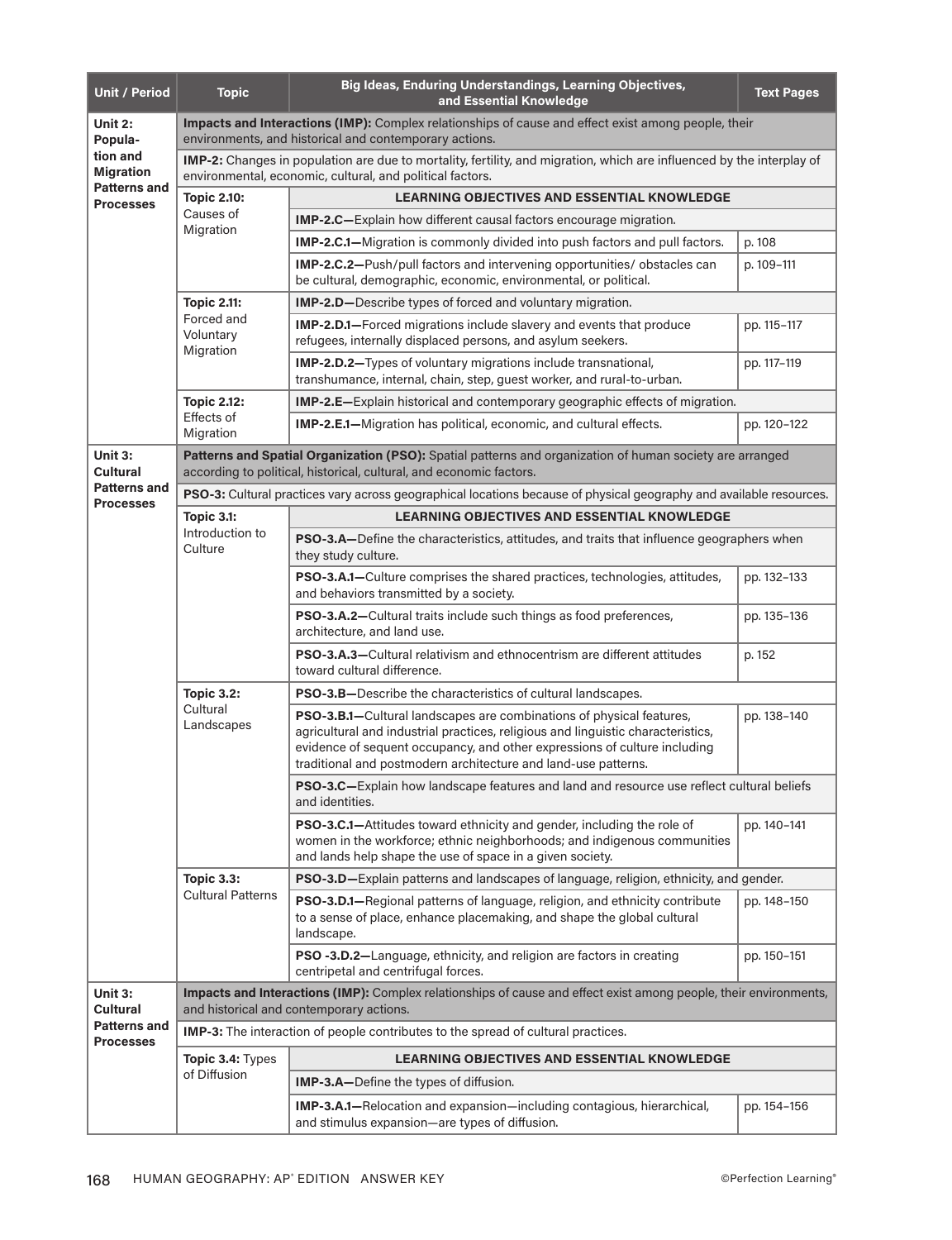| <b>Unit / Period</b>                                           | <b>Topic</b>                                                                                                                                                                      | Big Ideas, Enduring Understandings, Learning Objectives,<br>and Essential Knowledge                                                                                                                                                                                                                                       | <b>Text Pages</b> |  |  |
|----------------------------------------------------------------|-----------------------------------------------------------------------------------------------------------------------------------------------------------------------------------|---------------------------------------------------------------------------------------------------------------------------------------------------------------------------------------------------------------------------------------------------------------------------------------------------------------------------|-------------------|--|--|
| Unit 3:<br>Cultural                                            | Spatial Process and Societal Change (SPS): Spatial patterns and organization of human society are arranged<br>according to political, historical, cultural, and economic factors. |                                                                                                                                                                                                                                                                                                                           |                   |  |  |
| <b>Patterns and</b>                                            | SPS-3: Cultural ideas, practices, and innovations change or disappear over time.                                                                                                  |                                                                                                                                                                                                                                                                                                                           |                   |  |  |
| <b>Processes</b>                                               | <b>Topic 3.5:</b>                                                                                                                                                                 | <b>LEARNING OBJECTIVES AND ESSENTIAL KNOWLEDGE</b>                                                                                                                                                                                                                                                                        |                   |  |  |
|                                                                | <b>Historical Causes</b><br>of Diffusion                                                                                                                                          | SPS-3.A-Explain how historical processes impact current cultural patterns.                                                                                                                                                                                                                                                |                   |  |  |
|                                                                |                                                                                                                                                                                   | SPS-3.A.1-Interactions between and among cultural traits and larger global<br>forces can lead to new forms of cultural expression; for example, creolization<br>and lingua franca.                                                                                                                                        | pp. 164-167       |  |  |
|                                                                |                                                                                                                                                                                   | SPS-3.A.2-Colonialism, imperialism, and trade helped to shape patterns and<br>practices of culture.                                                                                                                                                                                                                       | p. 164            |  |  |
|                                                                | <b>Topic 3.6:</b>                                                                                                                                                                 | SPS-3.A-Explain how historical processes impact current cultural patterns.                                                                                                                                                                                                                                                |                   |  |  |
|                                                                | Contemporary<br>Causes of<br><b>Diffusion</b>                                                                                                                                     | <b>SPS-3.A.3–Cultural ideas and practices are socially constructed and change</b><br>through both small-scale and large-scale processes such as urbanization<br>and globalization. These processes come to bear on culture through media,<br>technological change, politics, economics, and social relationships.         | pp. 168-169       |  |  |
|                                                                |                                                                                                                                                                                   | SPS-3.A.4-Communication technologies, such as the internet and the<br>time-space convergence, are reshaping and accelerating interactions among<br>people; changing cultural practices, as in the increasing use of English and<br>the loss of indigenous languages; and creating cultural convergence and<br>divergence. | pp. 169-170       |  |  |
| Unit 3:<br>Cultural                                            | Impacts and Interactions (IMP): Complex relationships of cause and effect exist among people, their<br>environments, and historical and contemporary actions.                     |                                                                                                                                                                                                                                                                                                                           |                   |  |  |
| <b>Patterns and</b><br><b>Processes</b>                        | <b>IMP-3:</b> The interaction of people contributes to the spread of cultural practices.                                                                                          |                                                                                                                                                                                                                                                                                                                           |                   |  |  |
|                                                                | <b>Topic 3.7:</b>                                                                                                                                                                 | <b>LEARNING OBJECTIVES AND ESSENTIAL KNOWLEDGE</b>                                                                                                                                                                                                                                                                        |                   |  |  |
|                                                                | Diffusion of<br>Religion and                                                                                                                                                      | IMP-3.B-Explain what factors lead to the diffusion of universalizing and ethnic religions.                                                                                                                                                                                                                                |                   |  |  |
|                                                                | Language                                                                                                                                                                          | IMP-3.B.1-Language families, languages, dialects, world religions, ethnic<br>cultures, and gender roles diffuse from cultural hearths.                                                                                                                                                                                    | pp. 172-174       |  |  |
|                                                                |                                                                                                                                                                                   | <b>IMP-3.B.2-Diffusion of language families, including Indo-European, and</b><br>religious patterns and distributions can be visually represented on maps, in<br>charts and toponyms, and in other representations.                                                                                                       | pp. 172-175       |  |  |
|                                                                |                                                                                                                                                                                   | <b>IMP-3.B.3-Religions have distinct places of origin from which they diffused</b><br>to other locations through different processes. Practices and belief systems<br>impacted how widespread the religion diffused.                                                                                                      | pp. 176-179       |  |  |
|                                                                |                                                                                                                                                                                   | IMP-3.B.4-Universalizing religions, including Christianity, Islam, Buddhism,<br>and Sikhism, are spread through expansion and relocation diffusion.                                                                                                                                                                       | pp. 176-179       |  |  |
|                                                                |                                                                                                                                                                                   | IMP-3.B.5-Ethnic religions, including Hinduism and Judaism, are generally<br>found near the hearth, or spread through relocation diffusion.                                                                                                                                                                               | pp. 176, 178      |  |  |
| Unit 3:<br>Cultural<br><b>Patterns and</b><br><b>Processes</b> |                                                                                                                                                                                   | Spatial Process and Societal Change (SPS): Spatial patterns and organization of human society are arranged<br>according to political, historical, cultural, and economic factors.                                                                                                                                         |                   |  |  |
|                                                                |                                                                                                                                                                                   | SPS-3: Cultural ideas, practices, and innovations change or disappear over time.                                                                                                                                                                                                                                          |                   |  |  |
|                                                                | Topic 3.8: Effects                                                                                                                                                                | <b>LEARNING OBJECTIVES AND ESSENTIAL KNOWLEDGE</b>                                                                                                                                                                                                                                                                        |                   |  |  |
|                                                                | of Diffusion                                                                                                                                                                      | SPS-3.B-Explain how the process of diffusion results in changes to the cultural landscape.                                                                                                                                                                                                                                |                   |  |  |
|                                                                |                                                                                                                                                                                   | SPS-3.B.1-Acculturation, assimilation, syncretism, and multiculturalism are<br>effects of the diffusion of culture.                                                                                                                                                                                                       | pp. 182-184       |  |  |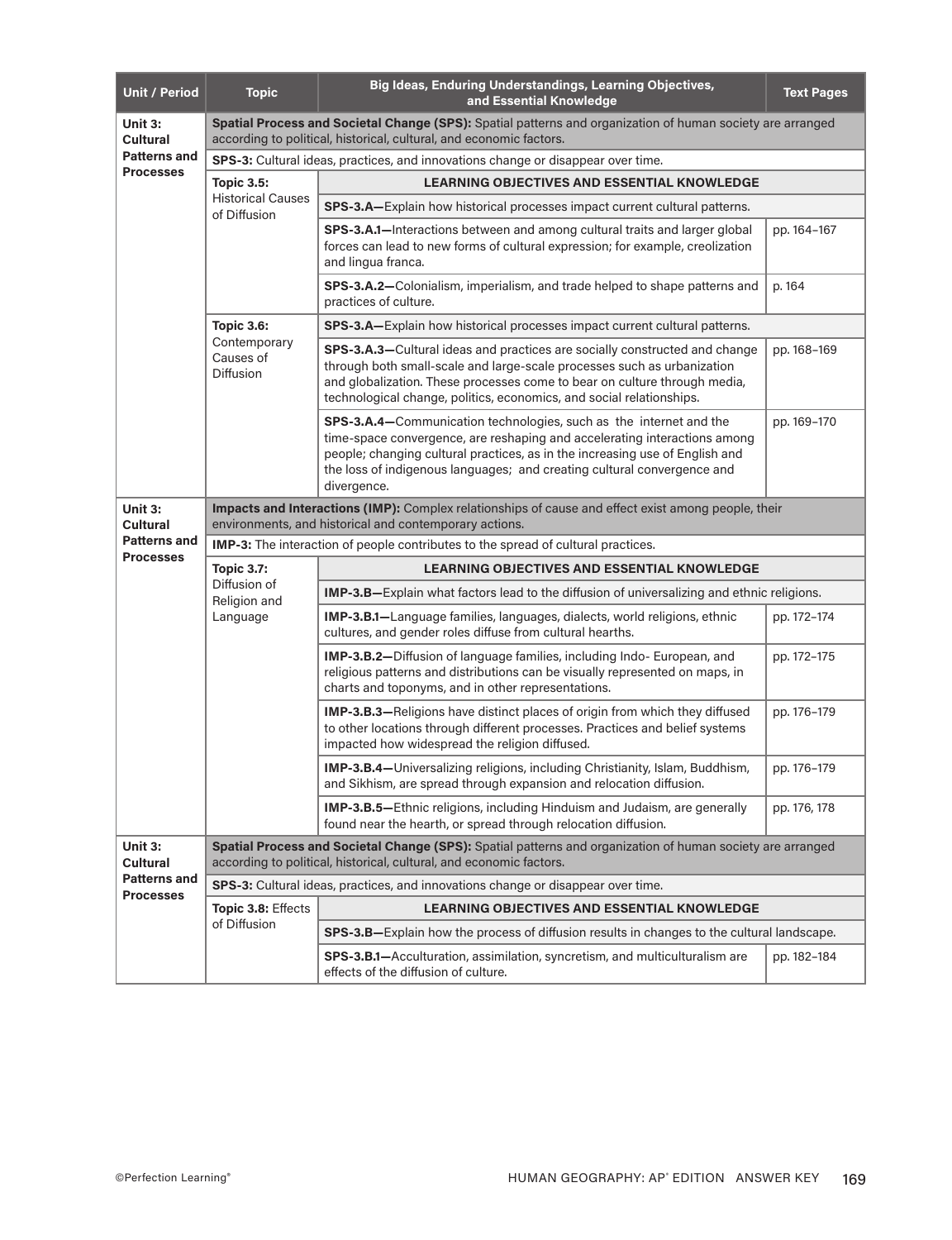| <b>Unit / Period</b>                    | <b>Topic</b>                                                                                                                                                                    | Big Ideas, Enduring Understandings, Learning Objectives,<br>and Essential Knowledge                                                                                                                                           | <b>Text Pages</b> |  |  |
|-----------------------------------------|---------------------------------------------------------------------------------------------------------------------------------------------------------------------------------|-------------------------------------------------------------------------------------------------------------------------------------------------------------------------------------------------------------------------------|-------------------|--|--|
| Unit 4:<br><b>Political</b>             | Patterns and Spatial Organization (PSO): Spatial patterns and organization of human society are arranged<br>according to political, historical, cultural, and economic factors. |                                                                                                                                                                                                                               |                   |  |  |
| <b>Patterns and</b><br><b>Processes</b> |                                                                                                                                                                                 | PSO-4: The political organization of space results from historical and current processes, events, and ideas.                                                                                                                  |                   |  |  |
|                                         | <b>Topic 4.1:</b>                                                                                                                                                               | <b>LEARNING OBJECTIVES AND ESSENTIAL KNOWLEDGE</b>                                                                                                                                                                            |                   |  |  |
|                                         | Introduction<br>to Political                                                                                                                                                    | <b>PSO-4.A-For world political maps:</b>                                                                                                                                                                                      |                   |  |  |
|                                         | Geography                                                                                                                                                                       | a. Define the different types of political entities.<br>b. Identify a contemporary example of political entities.                                                                                                             |                   |  |  |
|                                         |                                                                                                                                                                                 | <b>PSO-4.A.1—Independent states are the primary building blocks of the world</b><br>political map.                                                                                                                            | pp. 193-194       |  |  |
|                                         |                                                                                                                                                                                 | PSO-4.A.2-Types of political entities include nations, nation-states,<br>stateless nations, multinational states, multistate nations, and autonomous<br>and semiautonomous regions, such as American Indian reservations.     | pp. 194-197       |  |  |
|                                         | <b>Topic 4.2:</b>                                                                                                                                                               | PSO-4.B-Explain the processes that have shaped contemporary political geography.                                                                                                                                              |                   |  |  |
|                                         | Political<br>Processes                                                                                                                                                          | <b>PSO-4.B.1-The concepts of sovereignty, nation-states, and self-</b><br>determination shape the contemporary world.                                                                                                         | pp. 198-204       |  |  |
|                                         |                                                                                                                                                                                 | PSO-4.B.2-Colonialism, imperialism, independence movements, and<br>devolution along national lines have influenced contemporary political<br>boundaries.                                                                      | pp. 199-201       |  |  |
|                                         | <b>Topic 4.3:</b>                                                                                                                                                               | <b>PSO-4.C</b> —Describe the concepts of political power and territoriality as used by geographers.                                                                                                                           |                   |  |  |
|                                         | <b>Political Power</b><br>and Territoriality                                                                                                                                    | PSO-4.C.1-Political power is expressed geographically as control over<br>people, land, and resources, as illustrated by neocolonialism, shatterbelts,<br>and choke points.                                                    | pp. 207-209       |  |  |
|                                         |                                                                                                                                                                                 | PSO-4.C.2-Territoriality is the connection of people, their culture, and their<br>economic systems to the land.                                                                                                               | pp. 206-207       |  |  |
| Unit 4:<br><b>Political</b>             | Impacts and Interactions (IMP): Complex relationships of cause and effect exist among people, their<br>environments, and historical and contemporary actions.                   |                                                                                                                                                                                                                               |                   |  |  |
| <b>Patterns and</b><br><b>Processes</b> | IMP-4: Political boundaries and divisions of governance, between states and within them, reflect balances of<br>power that have been negotiated or imposed.                     |                                                                                                                                                                                                                               |                   |  |  |
|                                         | <b>Topic 4.4:</b>                                                                                                                                                               | <b>LEARNING OBJECTIVES AND ESSENTIAL KNOWLEDGE</b>                                                                                                                                                                            |                   |  |  |
|                                         | <b>Defining Political</b><br><b>Boundaries</b>                                                                                                                                  | <b>IMP-4.A-Define types of political boundaries used by geographers.</b>                                                                                                                                                      |                   |  |  |
|                                         |                                                                                                                                                                                 | <b>IMP-4.A.1-Types of political boundaries include relic, superimposed,</b><br>subsequent, antecedent, geometric, and consequent boundaries.                                                                                  | pp. 218-221       |  |  |
|                                         | <b>Topic 4.5:</b><br>The Function<br>of Political<br><b>Boundaries</b>                                                                                                          | <b>IMP-4.B</b> —Explain the nature and function of international and internal boundaries.                                                                                                                                     |                   |  |  |
|                                         |                                                                                                                                                                                 | <b>IMP-4.B.1-Boundaries are defined, delimited, demarcated, and administered</b><br>to establish limits of sovereignty, but they are often contested.                                                                         | pp. 223-224       |  |  |
|                                         |                                                                                                                                                                                 | <b>IMP-4.B.2--Political boundaries often coincide with cultural, national, or</b><br>economic divisions. However, some boundaries are created by demilitarized<br>zones or policy, such as the Berlin Conference.             | pp. 220-221       |  |  |
|                                         |                                                                                                                                                                                 | IMP-4.B.3-Land and maritime boundaries and international agreements<br>can influence national or regional identity and encourage or discourage<br>international or internal interactions and disputes over resources.         | pp. 224-225       |  |  |
|                                         |                                                                                                                                                                                 | <b>IMP-4.B.4-The United Nations Convention on the Law of the Sea defines</b><br>the rights and responsibilities of nations in the use of international waters,<br>established territorial seas, and exclusive economic zones. | pp. 228-230       |  |  |
|                                         | <b>Topic 4.6:</b>                                                                                                                                                               | IMP-4.B-Explain the nature and function of international and internal boundaries.                                                                                                                                             |                   |  |  |
|                                         | Internal<br><b>Boundaries</b>                                                                                                                                                   | <b>IMP-4.B.5-Voting districts, redistricting, and gerrymandering affect election</b><br>results at various scales.                                                                                                            | pp. 231-233       |  |  |
|                                         | Topic 4.7: Forms                                                                                                                                                                | IMP-4.C-Define federal and unitary states.                                                                                                                                                                                    |                   |  |  |
|                                         | of Governance                                                                                                                                                                   | IMP-4.C.1-Forms of governance include unitary states and federal states.                                                                                                                                                      | pp. 234-235       |  |  |
|                                         |                                                                                                                                                                                 | IMP-4.D-Explain how federal and unitary states affect spatial organization.                                                                                                                                                   |                   |  |  |
|                                         |                                                                                                                                                                                 | IMP-4.D.1-Unitary states tend to have a more top-down, centralized form<br>of governance, while federal states have more locally based, dispersed<br>power centers.                                                           | pp. 234-237       |  |  |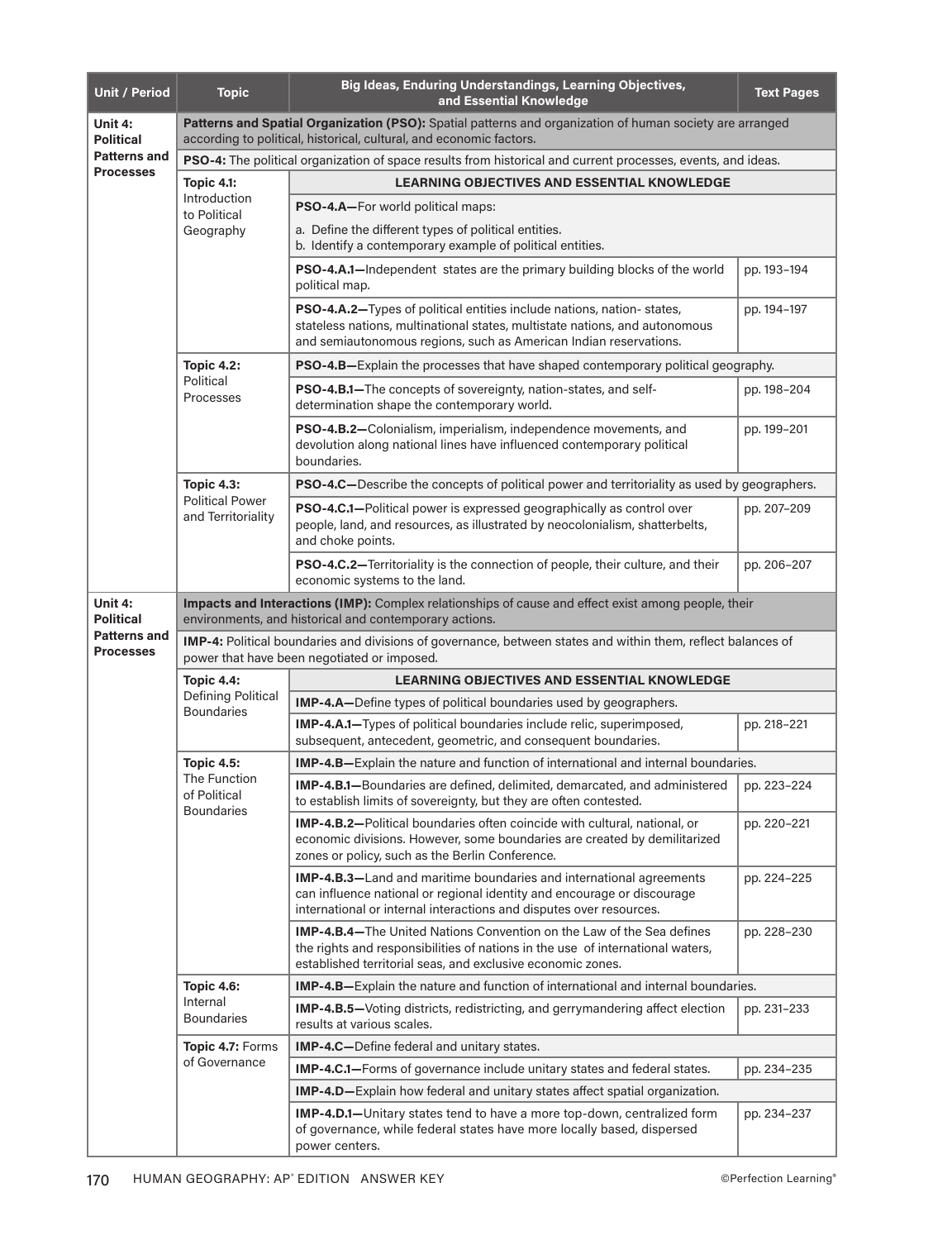| <b>Unit / Period</b>                    | <b>Topic</b>                                                                                                                                                                      | Big Ideas, Enduring Understandings, Learning Objectives,<br>and Essential Knowledge                                                                                                                                                                                                                                                    | <b>Text Pages</b>   |  |  |
|-----------------------------------------|-----------------------------------------------------------------------------------------------------------------------------------------------------------------------------------|----------------------------------------------------------------------------------------------------------------------------------------------------------------------------------------------------------------------------------------------------------------------------------------------------------------------------------------|---------------------|--|--|
| Unit 4:<br><b>Political</b>             | Spatial Process and Societal Change (SPS): Spatial patterns and organization of human society are arranged<br>according to political, historical, cultural, and economic factors. |                                                                                                                                                                                                                                                                                                                                        |                     |  |  |
| <b>Patterns and</b><br><b>Processes</b> | SPS-4: Political, economic, cultural, or technological changes can challenge state sovereignty.                                                                                   |                                                                                                                                                                                                                                                                                                                                        |                     |  |  |
|                                         | <b>Topic 4.8:</b>                                                                                                                                                                 | <b>LEARNING OBJECTIVES AND ESSENTIAL KNOWLEDGE</b>                                                                                                                                                                                                                                                                                     |                     |  |  |
|                                         | Defining<br>Devolutionary                                                                                                                                                         | <b>SPS-4.A-Define factors that lead to the devolution of states.</b>                                                                                                                                                                                                                                                                   |                     |  |  |
|                                         | Factors                                                                                                                                                                           | <b>SPS-4.A.1–Factors that can lead to the devolution of states include the</b><br>division of groups by physical geography, ethnic separatism, ethnic cleansing,<br>terrorism, economic and social problems, and irredentism.                                                                                                          | pp. 244-248         |  |  |
|                                         | <b>Topic 4.9:</b><br>Challenges to                                                                                                                                                | SPS-4.B-Explain how political, economic, cultural, and technological changes challenge state<br>sovereignty.                                                                                                                                                                                                                           |                     |  |  |
|                                         | Sovereignty                                                                                                                                                                       | SPS-4.B.1-Devolution occurs when states fragment into autonomous<br>regions; subnational political territorial units, such as those within Spain,<br>Belgium, Canada, and Nigeria; or when states disintegrate, as happened in<br>Sudan and the former Soviet Union.                                                                   | pp. 249-250         |  |  |
|                                         |                                                                                                                                                                                   | SPS-4.B.2-Advances in communication technology have facilitated<br>devolution, supranationalism, and democratization.                                                                                                                                                                                                                  | pp. 252-254         |  |  |
|                                         |                                                                                                                                                                                   | SPS-4.B.3-Global efforts to address transnational and environmental<br>challenges and to create economies of scale, trade agreements, and military<br>alliances help to further supranationalism.                                                                                                                                      | pp. 255-256         |  |  |
|                                         |                                                                                                                                                                                   | SPS-4.B.4-Supranational organizations-including the United Nations (UN),<br>North Atlantic Treaty Organization (NATO), European Union (EU), Association<br>of Southeast Asian Nations (ASEAN), Arctic Council, and African Union-can<br>challenge state sovereignty by limiting the economic or political actions of<br>member states. | pp. 252-254         |  |  |
|                                         | <b>Topic 4.10:</b><br>Consequences<br>of Centrifugal<br>and Centripetal<br>Forces                                                                                                 | SPS-4.C-Explain how the concepts of centrifugal and centripetal forces apply at the state scale.                                                                                                                                                                                                                                       |                     |  |  |
|                                         |                                                                                                                                                                                   | <b>SPS-4.C.1—Centrifugal forces may lead to failed states, uneven development,</b><br>stateless nations, and ethnic nationalist movements.                                                                                                                                                                                             | pp. 258-259         |  |  |
|                                         |                                                                                                                                                                                   | SPS-4.C.2-Centripetal forces can lead to ethnonationalism, more equitable<br>infrastructure development, and increased cultural cohesion.                                                                                                                                                                                              | pp. 259-260         |  |  |
| Unit 5:<br><b>Agriculture</b>           | Patterns and Spatial Organization (PSO): Spatial patterns and organization of human society are arranged<br>according to political, historical, cultural, and economic factors.   |                                                                                                                                                                                                                                                                                                                                        |                     |  |  |
| and Rural<br><b>Land-Use</b>            | <b>PSO-5:</b> Availability of resources and cultural practices influence agricultural practices and land-use patterns.                                                            |                                                                                                                                                                                                                                                                                                                                        |                     |  |  |
| <b>Patterns and</b>                     | <b>Topic 5.1:</b>                                                                                                                                                                 | <b>LEARNING OBJECTIVES AND ESSENTIAL KNOWLEDGE</b>                                                                                                                                                                                                                                                                                     |                     |  |  |
| <b>Processes</b>                        | Introduction to<br>Agriculture                                                                                                                                                    | PSO-5.A-Explain the connection between physical geography and agricultural practices.                                                                                                                                                                                                                                                  |                     |  |  |
|                                         |                                                                                                                                                                                   | <b>PSO-5.A.1-</b> Agricultural practices are influenced by the physical environment<br>and climatic conditions, such as the Mediterranean climate and tropical climates.                                                                                                                                                               | pp. 271-272,<br>278 |  |  |
|                                         |                                                                                                                                                                                   | <b>PSO-5.A.2—</b> Intensive farming practices include market gardening, plantation<br>agriculture, and mixed crop/livestock systems.                                                                                                                                                                                                   | pp. 273-274,<br>277 |  |  |
|                                         |                                                                                                                                                                                   | PSO-5.A.3-Extensive farming practices include shifting cultivation, nomadic<br>herding, and ranching.                                                                                                                                                                                                                                  | pp. 274-275         |  |  |
|                                         | <b>Topic 5.2:</b>                                                                                                                                                                 | PSO-5.B-Identify different rural settlement patterns and methods of surveying rural settlements.                                                                                                                                                                                                                                       |                     |  |  |
|                                         | Settlement<br>Patterns and                                                                                                                                                        | PSO-5.B.1-Specific agricultural practices shape different rural land-use patterns.                                                                                                                                                                                                                                                     | pp. 280-281         |  |  |
|                                         | <b>Survey Methods</b>                                                                                                                                                             | PSO-5.B.2-Rural settlement patterns are classified as clustered, dispersed,<br>or linear.                                                                                                                                                                                                                                              | p. 279              |  |  |
|                                         |                                                                                                                                                                                   | PSO-5.B.3-Rural survey methods include metes and bounds, township and<br>range, and long lot.                                                                                                                                                                                                                                          | pp. 280-281         |  |  |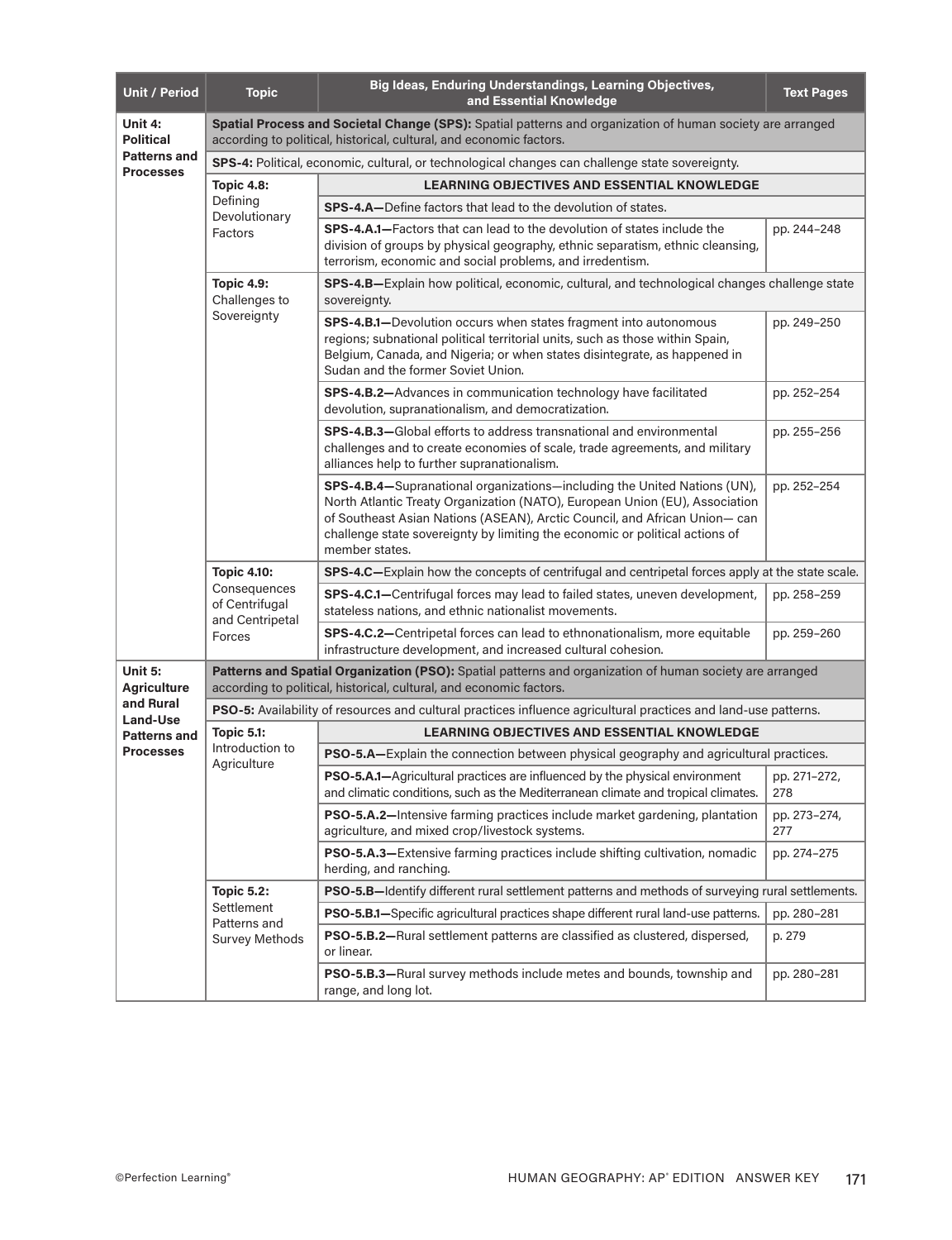| <b>Unit / Period</b>                                | <b>Topic</b>                                                                                                                                                                      | Big Ideas, Enduring Understandings, Learning Objectives,<br>and Essential Knowledge                                                                                                                                                                                 | <b>Text Pages</b> |  |  |
|-----------------------------------------------------|-----------------------------------------------------------------------------------------------------------------------------------------------------------------------------------|---------------------------------------------------------------------------------------------------------------------------------------------------------------------------------------------------------------------------------------------------------------------|-------------------|--|--|
| Unit 5:<br><b>Agriculture</b>                       | Spatial Process and Societal Change (SPS): Spatial patterns and organization of human society are arranged<br>according to political, historical, cultural, and economic factors. |                                                                                                                                                                                                                                                                     |                   |  |  |
| and Rural<br><b>Land-Use</b><br><b>Patterns and</b> |                                                                                                                                                                                   | SPS-5: Agriculture has changed over time because of cultural diffusion and advances in technology.                                                                                                                                                                  |                   |  |  |
|                                                     | <b>Topic 5.3:</b>                                                                                                                                                                 | <b>LEARNING OBJECTIVES AND ESSENTIAL KNOWLEDGE</b>                                                                                                                                                                                                                  |                   |  |  |
| <b>Processes</b>                                    | Agricultural<br>Origins and                                                                                                                                                       | SPS-5.A-Identify major centers of domestication of plants and animals.                                                                                                                                                                                              |                   |  |  |
|                                                     | <b>Diffusions</b>                                                                                                                                                                 | SPS-5.A.1-Early hearths of domestication of plants and animals arose in the<br>Fertile Crescent and several other regions of the world, including the Indus<br>River Valley, Southeast Asia, and Central America.                                                   | pp. 284-285       |  |  |
|                                                     |                                                                                                                                                                                   | SPS-5.B-Explain how plants and animals diffused globally.                                                                                                                                                                                                           |                   |  |  |
|                                                     |                                                                                                                                                                                   | SPS-5.B.1-Patterns of diffusion, such as the Columbian Exchange and<br>the agricultural revolutions, resulted in the global spread of various plants<br>and animals.                                                                                                | pp. 285-286       |  |  |
|                                                     | <b>Topic 5.4:</b>                                                                                                                                                                 | SPS-5.C-Explain the advances and impacts of the second agricultural revolution.                                                                                                                                                                                     |                   |  |  |
|                                                     | The Second<br>Agricultural<br>Revolution                                                                                                                                          | SPS-5.C.1-New technology and increased food production in the second<br>agricultural revolution led to better diets, longer life expectancies, and more<br>people available for work in factories.                                                                  | pp. 293-295       |  |  |
|                                                     | Topic 5.5: The<br><b>Green Revolution</b>                                                                                                                                         | SPS-5.D-Explain the consequences of the Green Revolution on food supply and the<br>environment in the developing world.                                                                                                                                             |                   |  |  |
|                                                     |                                                                                                                                                                                   | SPS-5.D.1-The Green Revolution was characterized in agriculture by the use<br>of high-yield seeds, increased use of chemicals, and mechanized farming.                                                                                                              | pp. 296-298       |  |  |
|                                                     |                                                                                                                                                                                   | <b>SPS-5.D.2-The Green Revolution had positive and negative consequences</b><br>for both human populations and the environment.                                                                                                                                     | pp. 298-301       |  |  |
| Unit 5:<br><b>Agriculture</b>                       | Patterns and Spatial Organization (PSO): Spatial patterns and organization of human society are arranged<br>according to political, historical, cultural, and economic factors.   |                                                                                                                                                                                                                                                                     |                   |  |  |
| and Rural<br>Land-Use                               |                                                                                                                                                                                   | <b>PSO-5:</b> Availability of resources and cultural practices influence agricultural practices and land- use patterns.                                                                                                                                             |                   |  |  |
| <b>Patterns and</b>                                 | <b>Topic 5.6:</b>                                                                                                                                                                 | <b>LEARNING OBJECTIVES AND ESSENTIAL KNOWLEDGE</b>                                                                                                                                                                                                                  |                   |  |  |
| <b>Processes</b>                                    | Agricultural<br>Production<br>Regions                                                                                                                                             | PSO-5.C-Explain how economic forces influence agricultural practices.                                                                                                                                                                                               |                   |  |  |
|                                                     |                                                                                                                                                                                   | PSO-5.C.1-Agricultural production regions are defined by the extent to<br>which they reflect subsistence or commercial practices (monocropping or<br>monoculture).                                                                                                  | pp. 308-310       |  |  |
|                                                     |                                                                                                                                                                                   | PSO-5.C.2-Intensive and extensive farming practices are determined in part<br>by land costs (bid-rent theory).                                                                                                                                                      | p. 308            |  |  |
|                                                     | Topic 5.7: Spatial<br>Organization of<br>Agriculture                                                                                                                              | PSO-5.C-Explain how economic forces influence agricultural practices.                                                                                                                                                                                               |                   |  |  |
|                                                     |                                                                                                                                                                                   | <b>PSO-5.C.3-Large-scale commercial agricultural operations are replacing</b><br>small family farms.                                                                                                                                                                | pp. 311-312       |  |  |
|                                                     |                                                                                                                                                                                   | PSO-5.C.4-Complex commodity chains link production and consumption of<br>agricultural products.                                                                                                                                                                     | pp. 312-313       |  |  |
|                                                     |                                                                                                                                                                                   | PSO-5.C.5-Technology has increased economies of scale in the agricultural<br>sector and the carrying capacity of the land.                                                                                                                                          | p. 314            |  |  |
|                                                     | Topic 5.8: Von<br>Thünen Model                                                                                                                                                    | PSO-5.D-Describe how the von Thünen model is used to explain patterns of agricultural<br>production at various scales.                                                                                                                                              |                   |  |  |
|                                                     |                                                                                                                                                                                   | PSO-5.D.1-Von Thünen's model helps to explain rural land use by<br>emphasizing the importance of transportation costs associated with distance<br>from the market; however, regions of specialty farming do not always conform<br>to von Thünen's concentric rings. | pp. 315-320       |  |  |
|                                                     | Topic 5.9: The<br>Global System of                                                                                                                                                | PSO-5.E-Explain the interdependence among regions of agricultural production and<br>consumption.                                                                                                                                                                    |                   |  |  |
|                                                     | Agriculture                                                                                                                                                                       | PSO-5.E.1-Food and other agricultural products are part of a global<br>supply chain.                                                                                                                                                                                | pp. 322-323       |  |  |
|                                                     |                                                                                                                                                                                   | PSO-5.E.2-Some countries have become highly dependent on one or more<br>export commodities.                                                                                                                                                                         | pp. 322-323       |  |  |
|                                                     |                                                                                                                                                                                   | PSO-5.E.3-The main elements of global food distribution networks are<br>affected by political relationships, infrastructure, and patterns of world trade.                                                                                                           | pp. 323-325       |  |  |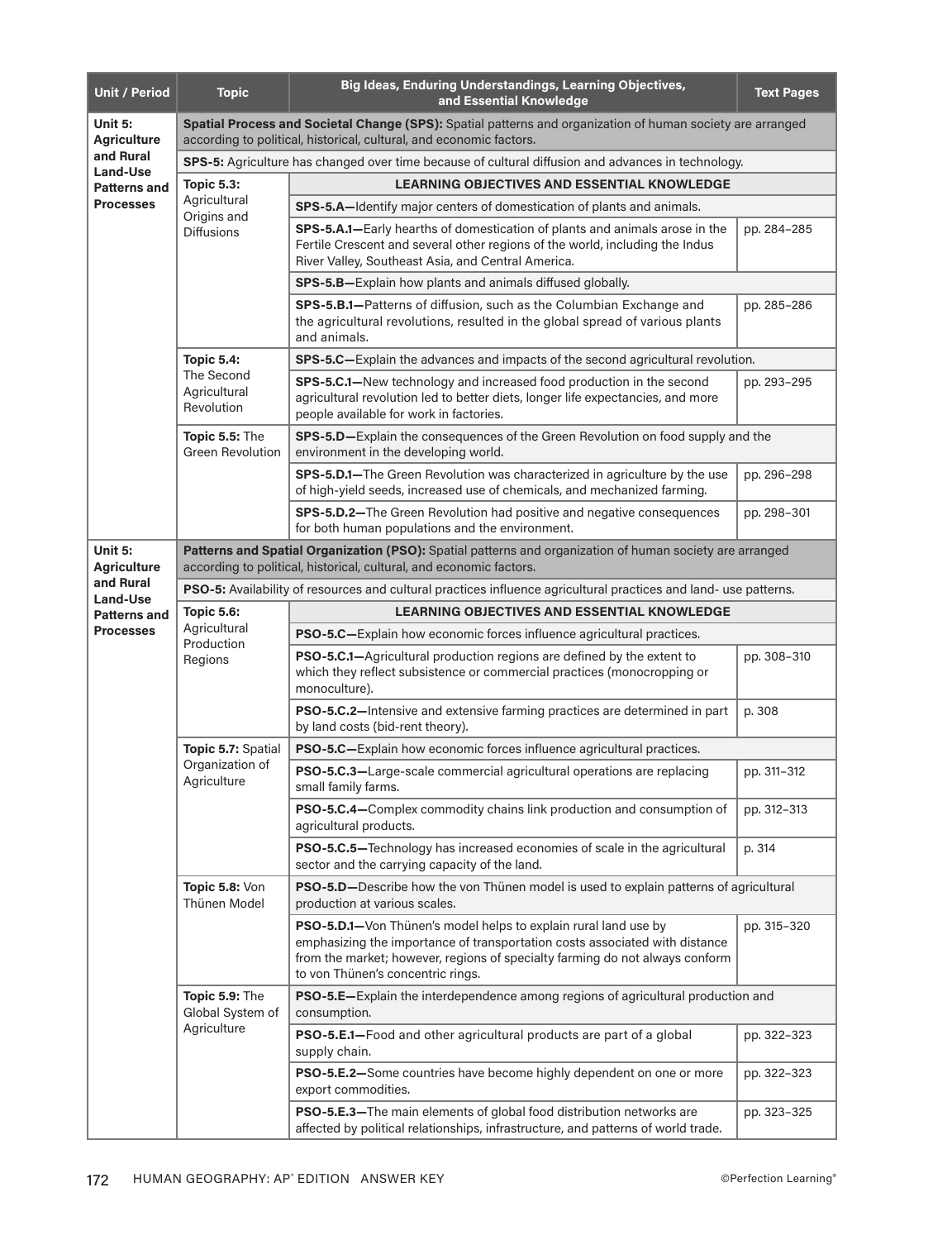| <b>Unit / Period</b>                                                    | <b>Topic</b>                                                                                                                                                                                    | Big Ideas, Enduring Understandings, Learning Objectives,<br>and Essential Knowledge                                                                                                                                                                                                              | <b>Text Pages</b> |  |  |
|-------------------------------------------------------------------------|-------------------------------------------------------------------------------------------------------------------------------------------------------------------------------------------------|--------------------------------------------------------------------------------------------------------------------------------------------------------------------------------------------------------------------------------------------------------------------------------------------------|-------------------|--|--|
| Unit 5:<br><b>Agriculture</b>                                           | Impacts and Interactions (IMP): Complex relationships of cause and effect exist among people, their<br>environments, and historical and contemporary actions.                                   |                                                                                                                                                                                                                                                                                                  |                   |  |  |
| and Rural<br><b>Land-Use</b><br><b>Patterns and</b><br><b>Processes</b> | <b>IMP-5:</b> Agricultural production and consumption patterns vary in different locations, presenting different<br>environmental, social, economic, and cultural opportunities and challenges. |                                                                                                                                                                                                                                                                                                  |                   |  |  |
|                                                                         | <b>Topic 5.10:</b>                                                                                                                                                                              | <b>LEARNING OBJECTIVES AND ESSENTIAL KNOWLEDGE</b>                                                                                                                                                                                                                                               |                   |  |  |
|                                                                         | Consequences<br>of Agricultural                                                                                                                                                                 | <b>IMP-5.A-Explain how agricultural practices have environmental and societal consequences.</b>                                                                                                                                                                                                  |                   |  |  |
|                                                                         | Practices                                                                                                                                                                                       | IMP-5.A.1-Environmental effects of agricultural land use include pollution,<br>land cover change, desertification, soil salinization, and conservation efforts.                                                                                                                                  | pp. 334-336       |  |  |
|                                                                         |                                                                                                                                                                                                 | <b>IMP-5.A.2-</b> Agricultural practices-including slash and burn, terraces,<br>irrigation, deforestation, draining wetlands, shifting cultivation, and pastoral<br>nomadism-alter the landscape.                                                                                                | pp. 336-338       |  |  |
|                                                                         |                                                                                                                                                                                                 | <b>IMP-5.A.3-Societal effects of agricultural practices include changing diets,</b><br>role of women in agricultural production, and economic purpose.                                                                                                                                           | pp. 340-342       |  |  |
|                                                                         | <b>Topic 5.11:</b><br>Challenges of<br>Contemporary<br>Agriculture                                                                                                                              | IMP-5.B-Explain challenges and debates related to the changing nature of contemporary<br>agriculture and food-production practices.                                                                                                                                                              |                   |  |  |
|                                                                         |                                                                                                                                                                                                 | IMP-5.B.1-Agricultural innovations such as biotechnology, genetically<br>modified organisms, and aquaculture have been accompanied by debates<br>over sustainability, soil and water usage, reductions in biodiversity, and<br>extensive fertilizer and pesticide use.                           | pp. 343-347       |  |  |
|                                                                         |                                                                                                                                                                                                 | IMP-5.B.2-Patterns of food production and consumption are influenced<br>by movements relating to individual food choice, such as urban farming,<br>community-supported agriculture (CSA), organic farming, value-added<br>specialty crops, fair trade, local-food movements, and dietary shifts. | pp. 347-350       |  |  |
|                                                                         |                                                                                                                                                                                                 | IMP-5.B.3-Challenges of feeding a global population include lack of food<br>access, as in cases of food insecurity and food deserts, problems with<br>distribution systems; adverse weather; and land use lost to suburbanization.                                                               | pp. 350-353       |  |  |
|                                                                         |                                                                                                                                                                                                 | <b>IMP-5.B.4-The location of food-processing facilities and markets,</b><br>economies of scale, distribution systems, and government policies all have<br>economic effects on food-production practices.                                                                                         | pp. 353-355       |  |  |
|                                                                         | <b>Topic 5.12:</b>                                                                                                                                                                              | <b>IMP-5.C</b> —Explain geographic variations in female roles in food production and consumption.                                                                                                                                                                                                |                   |  |  |
|                                                                         | Women in<br>Agriculture                                                                                                                                                                         | IMP-5.C.1-The role of females in food production, distribution, and consumption<br>varies in many places depending on the type of production involved.                                                                                                                                           | pp. 356-358       |  |  |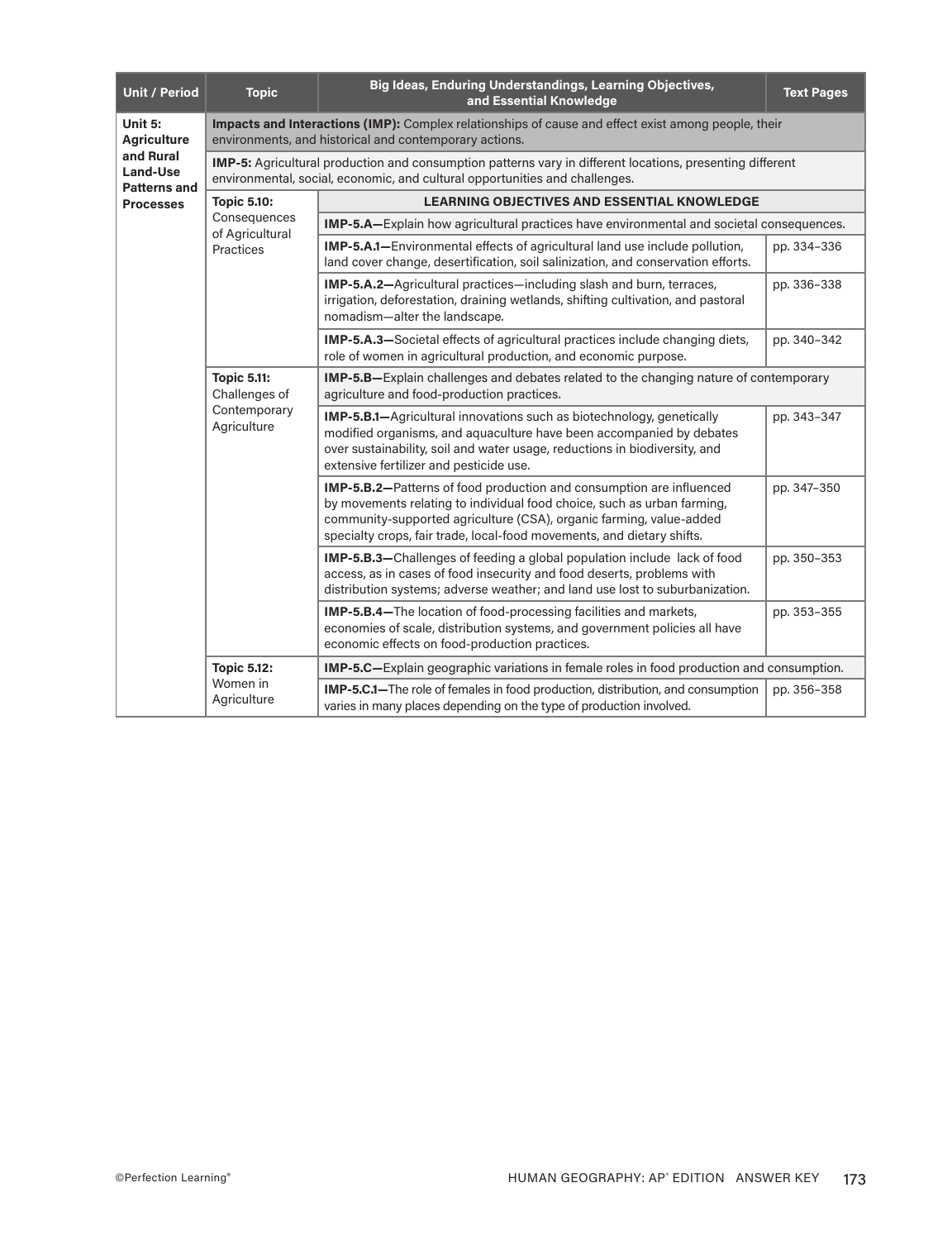| <b>Unit / Period</b>                                | <b>Topic</b>                                                                                                                                                                    | Big Ideas, Enduring Understandings, Learning Objectives,<br>and Essential Knowledge                                                                                                                                                                                                                                                     | <b>Text Pages</b> |  |  |
|-----------------------------------------------------|---------------------------------------------------------------------------------------------------------------------------------------------------------------------------------|-----------------------------------------------------------------------------------------------------------------------------------------------------------------------------------------------------------------------------------------------------------------------------------------------------------------------------------------|-------------------|--|--|
| <b>Unit 6: Cities</b><br>and Urban                  | Patterns and Spatial Organization (PSO): Spatial patterns and organization of human society are arranged<br>according to political, historical, cultural, and economic factors. |                                                                                                                                                                                                                                                                                                                                         |                   |  |  |
| Land-Use<br><b>Patterns and</b><br><b>Processes</b> | and resources.                                                                                                                                                                  | PSO-6: The presence and growth of cities vary across geographical locations because of physical geography                                                                                                                                                                                                                               |                   |  |  |
|                                                     | Topic 6.1: The                                                                                                                                                                  | <b>LEARNING OBJECTIVES AND ESSENTIAL KNOWLEDGE</b>                                                                                                                                                                                                                                                                                      |                   |  |  |
|                                                     | Origin and<br>Influences of                                                                                                                                                     | PSO-6.A-Explain the processes that initiate and drive urbanization and suburbanization.                                                                                                                                                                                                                                                 |                   |  |  |
|                                                     | Urbanization                                                                                                                                                                    | PSO-6.A.1-Site and situation influence the origin, function, and growth<br>of cities.                                                                                                                                                                                                                                                   | pp. 368-369       |  |  |
|                                                     |                                                                                                                                                                                 | PSO-6.A.2-Changes in transportation and communication, population<br>growth, migration, economic development, and government policies<br>influence urbanization.                                                                                                                                                                        | pp. 371-374       |  |  |
|                                                     | Topic 6.2: Cities                                                                                                                                                               | PSO-6.A- Explain the processes that initiate and drive urbanization and suburbanization.                                                                                                                                                                                                                                                |                   |  |  |
|                                                     | Across the World                                                                                                                                                                | PSO-6.A.3-Megacities and metacities are distinct spatial outcomes<br>of urbanization increasingly located in countries of the periphery and<br>semiperiphery.                                                                                                                                                                           | pp. 377-379       |  |  |
|                                                     |                                                                                                                                                                                 | PSO-6.A.4-Processes of suburbanization, sprawl, and decentralization have<br>created new land-use forms-including edge cities, exurbs, and boomburbs-<br>and new challenges.                                                                                                                                                            | pp. 375-377       |  |  |
|                                                     | Topic 6.3: Cities<br>and Globalization                                                                                                                                          | <b>PSO-6.B-Explain how cities embody processes of globalization.</b>                                                                                                                                                                                                                                                                    |                   |  |  |
|                                                     |                                                                                                                                                                                 | PSO-6.B.1-World cities function at the top of the world's urban hierarchy and<br>drive globalization.                                                                                                                                                                                                                                   | pp. 380-381       |  |  |
|                                                     |                                                                                                                                                                                 | PSO-6.B.2-Cities are connected globally by networks and linkages and<br>mediate global processes.                                                                                                                                                                                                                                       | pp. 380-381       |  |  |
|                                                     | <b>Topic 6.4:</b><br>The Size and<br>Distribution of<br>Cities                                                                                                                  | PSO-6.C-Identify the different urban concepts such as hierarchy, interdependence, relative<br>size, and spacing that are useful for explaining the distribution, size, and interaction of cities.                                                                                                                                       |                   |  |  |
|                                                     |                                                                                                                                                                                 | PSO-6.C.1-Principles that are useful for explaining the distribution and size<br>of cities include rank-size rule, the primate city, gravity, and Christaller's<br>central place theory.                                                                                                                                                | pp. 382-386       |  |  |
|                                                     | Topic 6.5: The                                                                                                                                                                  | <b>PSO-6.D</b> —Explain the internal structure of cities using various models and theories.                                                                                                                                                                                                                                             |                   |  |  |
|                                                     | <b>Internal Structure</b><br>of Cities                                                                                                                                          | PSO-6.D.1-Models and theories that are useful for explaining internal<br>structures of cities include the Burgess concentric- zone model, the Hoyt<br>sector model, the Harris and Ullman multiple-nuclei model, the galactic<br>city model, bid-rent theory, and urban models drawn from Latin America,<br>Southeast Asia, and Africa. | pp. 395-401       |  |  |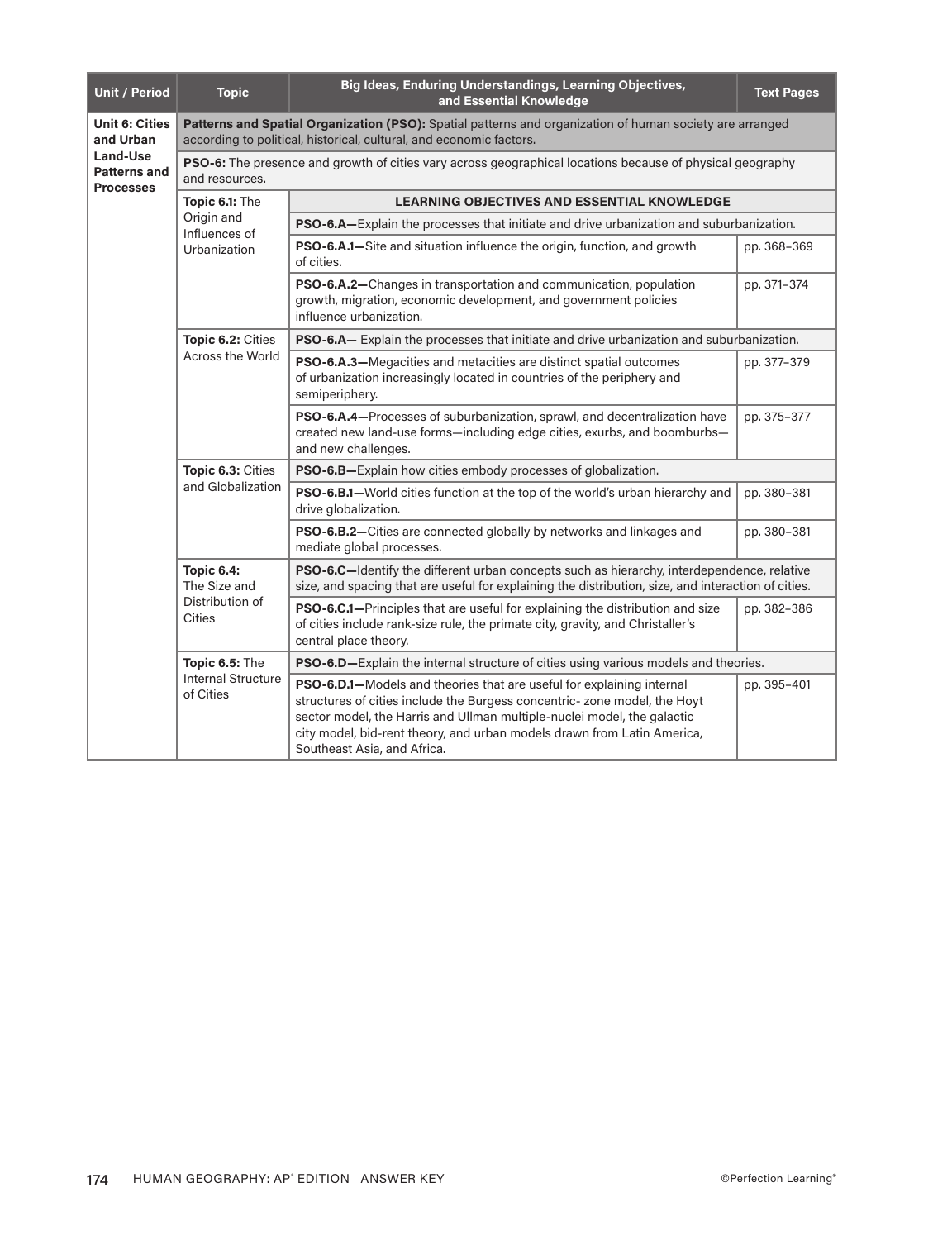| <b>Unit / Period</b>                                | <b>Topic</b>                                                                                                                                                  | Big Ideas, Enduring Understandings, Learning Objectives,<br>and Essential Knowledge                                                                                                                                                                                                                                                                                               | <b>Text Pages</b> |  |  |
|-----------------------------------------------------|---------------------------------------------------------------------------------------------------------------------------------------------------------------|-----------------------------------------------------------------------------------------------------------------------------------------------------------------------------------------------------------------------------------------------------------------------------------------------------------------------------------------------------------------------------------|-------------------|--|--|
| <b>Unit 6: Cities</b><br>and Urban                  | Impacts and Interactions (IMP): Complex relationships of cause and effect exist among people, their environments,<br>and historical and contemporary actions. |                                                                                                                                                                                                                                                                                                                                                                                   |                   |  |  |
| Land-Use<br><b>Patterns and</b><br><b>Processes</b> | MP-6: The attitudes and values of a population, as well as the balance of power within that population, are reflected<br>in the built landscape.              |                                                                                                                                                                                                                                                                                                                                                                                   |                   |  |  |
|                                                     | <b>Topic 6.6:</b>                                                                                                                                             | <b>LEARNING OBJECTIVES AND ESSENTIAL KNOWLEDGE</b>                                                                                                                                                                                                                                                                                                                                |                   |  |  |
|                                                     | Density and<br><b>Land Use</b>                                                                                                                                | IMP-6.A-Explain how low-, medium-, and high-density housing characteristics represent<br>different patterns of residential land use.                                                                                                                                                                                                                                              |                   |  |  |
|                                                     |                                                                                                                                                               | IMP-6.A.1-Residential buildings and patterns of land use reflect and<br>shape the city's culture, technological capabilities, cycles of development,<br>and infilling.                                                                                                                                                                                                            | pp. 403-405       |  |  |
|                                                     | <b>Topic 6.7:</b>                                                                                                                                             | <b>IMP-6.B</b> —Explain how a city's infrastructure relates to local politics, society, and the environment.                                                                                                                                                                                                                                                                      |                   |  |  |
|                                                     | Infrastructure                                                                                                                                                | IMP-6.B.1-The location and quality of a city's infrastructure directly affects<br>its spatial patterns of economic and social development.                                                                                                                                                                                                                                        | pp. 406-409       |  |  |
|                                                     | Topic 6.8: Urban<br>Sustainability                                                                                                                            | <b>IMP-6.C</b> —Identify the different urban design initiatives and practices.                                                                                                                                                                                                                                                                                                    |                   |  |  |
|                                                     |                                                                                                                                                               | <b>IMP-6.C.1</b> —Sustainable design initiatives and zoning practices include mixed<br>land use, walkability, transportation-oriented development, and smart-growth<br>policies, including New Urbanism, greenbelts, and slow-growth cities.                                                                                                                                      | pp. 417-420       |  |  |
|                                                     |                                                                                                                                                               | <b>IMP-6.D</b> —Explain the effects of different urban design initiatives and practices.                                                                                                                                                                                                                                                                                          |                   |  |  |
|                                                     |                                                                                                                                                               | <b>IMP-6.D.1-</b> Praise for urban design initiatives includes the reduction of<br>sprawl, improved walkability, and transportation, improved and diverse<br>housing options, improved livability and promotion of sustainable options.<br>Criticisms include increased housing costs, possible de facto segregation,<br>and the potential loss of historical or place character. | pp. 417-418       |  |  |
|                                                     | <b>Topic 6.9:</b><br>Urban Data                                                                                                                               | <b>IMP-6.E</b> -Explain how qualitative and quantitative data are used to show the causes and<br>effects of geographic change within urban areas.                                                                                                                                                                                                                                 |                   |  |  |
|                                                     |                                                                                                                                                               | <b>IMP-6.E.1-</b> Quantitative data from census and survey data provide information<br>about changes in population composition and size in urban areas.                                                                                                                                                                                                                           | pp. 422-423       |  |  |
|                                                     |                                                                                                                                                               | IMP-6.E.2-Qualitative data from field studies and narratives provide<br>information about individual attitudes toward urban change.                                                                                                                                                                                                                                               | pp. 423-424       |  |  |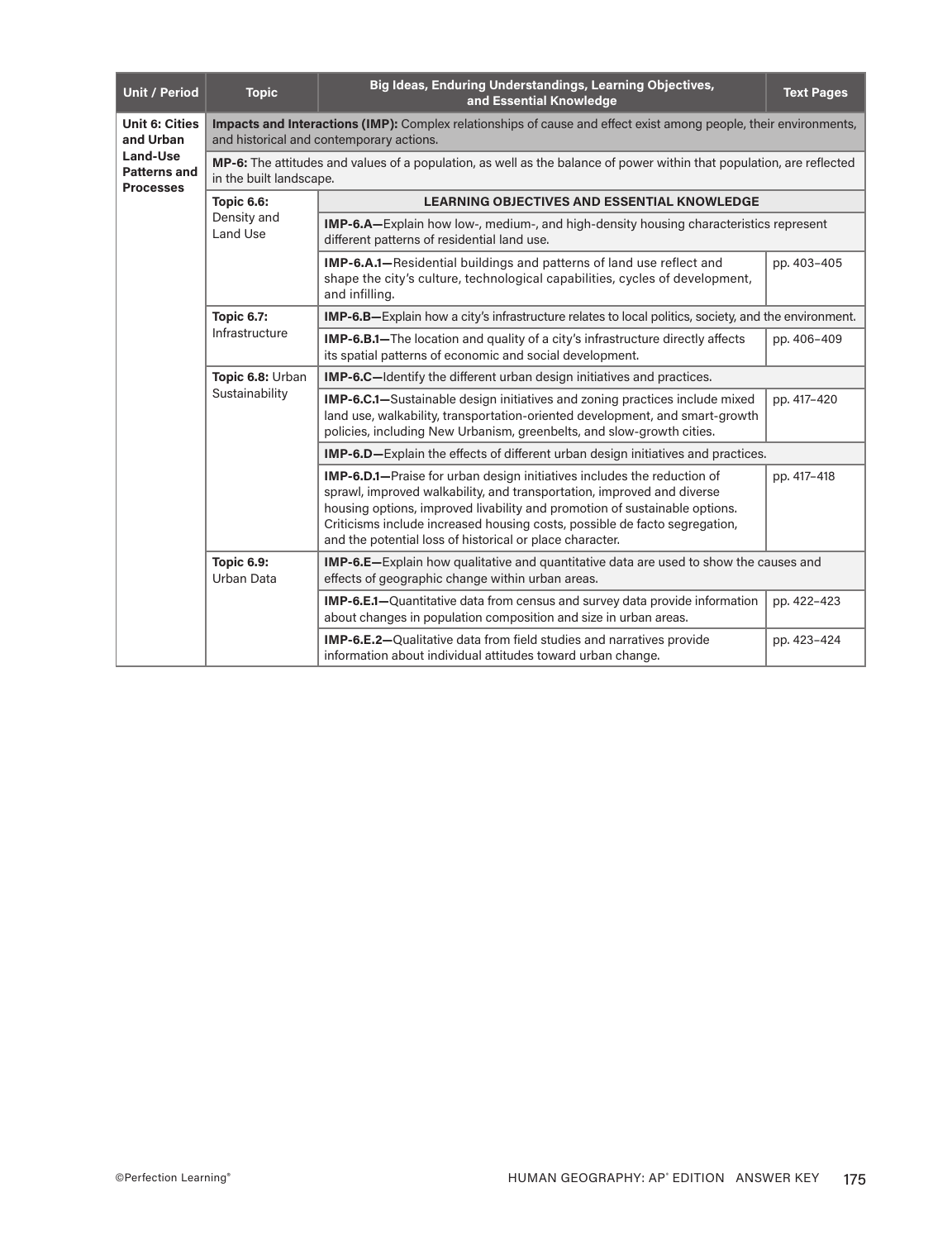| <b>Unit / Period</b>               | <b>Topic</b>                                                                                       | Big Ideas, Enduring Understandings, Learning Objectives,<br>and Essential Knowledge                                                                                                                                                                                                                                                                      | <b>Text Pages</b> |  |  |
|------------------------------------|----------------------------------------------------------------------------------------------------|----------------------------------------------------------------------------------------------------------------------------------------------------------------------------------------------------------------------------------------------------------------------------------------------------------------------------------------------------------|-------------------|--|--|
| <b>Unit 6: Cities</b><br>and Urban |                                                                                                    | Spatial Process and Societal Change (SPS): Spatial patterns and organization of human society are arranged<br>according to political, historical, cultural, and economic factors.                                                                                                                                                                        |                   |  |  |
| Land-Use<br><b>Patterns and</b>    | <b>SPS-6:</b> Urban areas face unique economic, political, cultural, and environmental challenges. |                                                                                                                                                                                                                                                                                                                                                          |                   |  |  |
| <b>Processes</b>                   | <b>Topic 6.10:</b>                                                                                 | <b>LEARNING OBJECTIVES AND ESSENTIAL KNOWLEDGE</b>                                                                                                                                                                                                                                                                                                       |                   |  |  |
|                                    | Challenges of<br><b>Urban Changes</b>                                                              | <b>SPS-6.A</b> —Explain causes and effects of geographic change within urban areas.                                                                                                                                                                                                                                                                      |                   |  |  |
|                                    |                                                                                                    | <b>SPS-6.A.1–</b> As urban populations move within a city, economic and<br>social challenges result, including: issues related to housing and housing<br>discrimination such as redlining, blockbusting, and affordability; access to<br>services; rising crime; environmental injustice; and the growth of disamenity<br>zones or zones of abandonment. | pp. 425-427       |  |  |
|                                    |                                                                                                    | SPS-6.A.2-Squatter settlements and conflicts over land tenure within large<br>cities have increased.                                                                                                                                                                                                                                                     | pp. 429-430       |  |  |
|                                    |                                                                                                    | SPS-6.A.3-Responses to economic and social challenges in urban areas<br>can include inclusionary zoning and local food movements.                                                                                                                                                                                                                        | pp. 427, 431      |  |  |
|                                    |                                                                                                    | SPS-6.A.4-Urban renewal and gentrification have both positive and<br>negative consequences.                                                                                                                                                                                                                                                              | pp. 428-430       |  |  |
|                                    |                                                                                                    | SPS-6.A.5-Functional and geographic fragmentation of governments-the<br>way government agencies and institutions are dispersed between state,<br>county, city, and neighborhood levels-presents challenges in addressing<br>urban issues.                                                                                                                | pp. 431-432       |  |  |
|                                    | <b>Topic 6.11:</b><br>Challenges<br>of Urban<br>Sustainability                                     | <b>SPS-6.B-Describe the effectiveness of different attempts to address urban sustainability</b><br>challenges.                                                                                                                                                                                                                                           |                   |  |  |
|                                    |                                                                                                    | SPS-6.B.1-Challenges to urban sustainability include suburban sprawl,<br>sanitation, climate change, air and water quality, the large ecological footprint<br>of cities, and energy use.                                                                                                                                                                 | pp. 431-435       |  |  |
|                                    |                                                                                                    | SPS-6.B.2-Responses to urban sustainability challenges can include<br>regional planning efforts, remediation and redevelopment of brownfields,<br>establishment of urban growth boundaries, and farmland protection policies.                                                                                                                            | pp. 435-436       |  |  |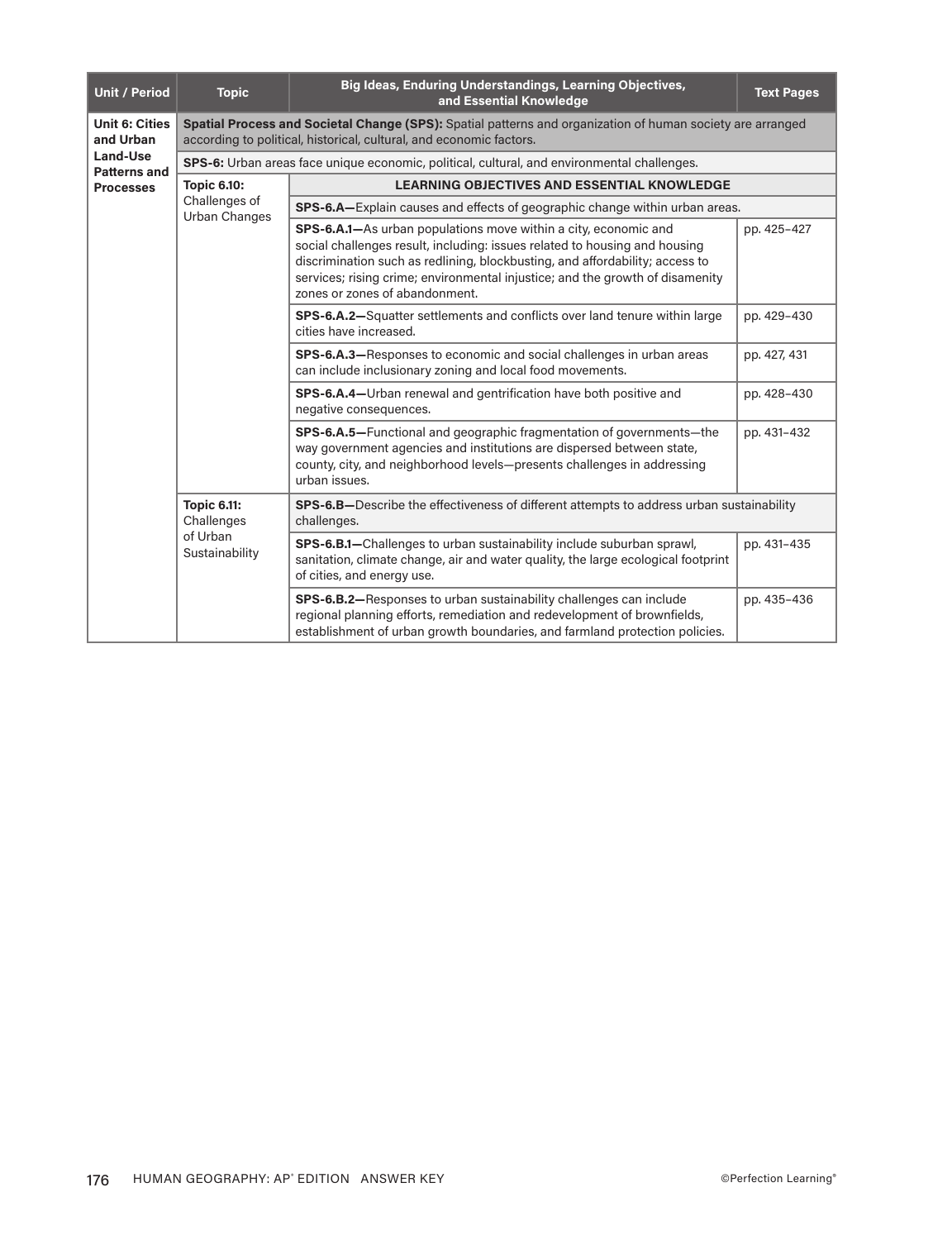| <b>Unit / Period</b>                                                         | <b>Topic</b>                                                                                                                                                                      | Big Ideas, Enduring Understandings, Learning Objectives,<br>and Essential Knowledge                                                                                                                                                                                                                                                                                                                      | <b>Text Pages</b> |  |  |
|------------------------------------------------------------------------------|-----------------------------------------------------------------------------------------------------------------------------------------------------------------------------------|----------------------------------------------------------------------------------------------------------------------------------------------------------------------------------------------------------------------------------------------------------------------------------------------------------------------------------------------------------------------------------------------------------|-------------------|--|--|
| Unit 7:<br><b>Industrial</b><br>and<br><b>Economic</b><br><b>Development</b> | Spatial Process and Societal Change (SPS): Spatial patterns and organization of human society are arranged<br>according to political, historical, cultural, and economic factors. |                                                                                                                                                                                                                                                                                                                                                                                                          |                   |  |  |
|                                                                              | SPS-7: Industrialization, past and present, has facilitated improvements in standards of living, but it has also<br>contributed to geographically uneven development.             |                                                                                                                                                                                                                                                                                                                                                                                                          |                   |  |  |
| <b>Patterns and</b>                                                          | Topic 7.1: The                                                                                                                                                                    | <b>LEARNING OBJECTIVES AND ESSENTIAL KNOWLEDGE</b>                                                                                                                                                                                                                                                                                                                                                       |                   |  |  |
| <b>Processes</b>                                                             | Industrial<br>Revolution                                                                                                                                                          | SPS-7.A—Explain how the Industrial Revolution facilitated the growth and diffusion of<br>industrialization.                                                                                                                                                                                                                                                                                              |                   |  |  |
|                                                                              |                                                                                                                                                                                   | SPS-7.A.1-Industrialization began as a result of new technologies and was<br>facilitated by the availability of natural resources.                                                                                                                                                                                                                                                                       | p. 447            |  |  |
|                                                                              |                                                                                                                                                                                   | SPS-7.A.2-As industrialization spread it caused food supplies to increase<br>and populations to grow; it allowed workers to seek new industrial jobs in the<br>cities and changed class structures.                                                                                                                                                                                                      | pp. 448-449       |  |  |
|                                                                              |                                                                                                                                                                                   | SPS-7.A.3-Investors in industry sought out more raw materials and new<br>markets, a factor that contributed to the rise of colonialism and imperialism.                                                                                                                                                                                                                                                  | p. 450            |  |  |
|                                                                              | <b>Topic 7.2:</b>                                                                                                                                                                 | <b>SPS-7.B</b> -Explain the spatial patterns of industrial production and development.                                                                                                                                                                                                                                                                                                                   |                   |  |  |
|                                                                              | Economic<br>Sectors and<br>Patterns                                                                                                                                               | SPS-7.B.1-The different economic sectors-including primary, secondary,<br>tertiary, quaternary, and quinary-are characterized by distinct development<br>patterns.                                                                                                                                                                                                                                       | pp. 452-454       |  |  |
|                                                                              |                                                                                                                                                                                   | SPS-7.B.2-Labor, transportation (including shipping containers), the break-<br>of-bulk point, least cost theory, markets, and resources influence the location<br>of manufacturing such as core, semiperiphery, and periphery locations.                                                                                                                                                                 | pp. 455-458       |  |  |
|                                                                              | <b>Topic 7.3:</b><br>Measures of<br>Development                                                                                                                                   | SPS-7.C-Describe social and economic measures of development.                                                                                                                                                                                                                                                                                                                                            |                   |  |  |
|                                                                              |                                                                                                                                                                                   | <b>SPS-7.C.1-</b> Measures of social and economic development include Gross<br>Domestic Product (GDP); Gross National Product (GNP); and Gross National<br>Income (GNI) per capita; sectoral structure of an economy, both formal and<br>informal; income distribution; fertility rates; infant mortality rates; access to<br>health care; use of fossil fuels and renewable energy; and literacy rates. | pp. 462-466       |  |  |
|                                                                              |                                                                                                                                                                                   | SPS-7.C.2-Measures of gender inequality, such as the Gender Inequality<br>Index (GII), include reproductive health, indices of empowerment, and labor-<br>market participation.                                                                                                                                                                                                                          | pp. 468-469       |  |  |
|                                                                              |                                                                                                                                                                                   | SPS-7.C.3-The Human Development Index (HDI) is a composite measure<br>used to show spatial variation among states in levels of development.                                                                                                                                                                                                                                                              | pp. 469-470       |  |  |
|                                                                              | <b>Topic 7.4:</b><br>Women and<br>Economic<br>Development                                                                                                                         | <b>SPS-7.D-Explain how and to what extent changes in economic development have contributed</b><br>to gender parity.                                                                                                                                                                                                                                                                                      |                   |  |  |
|                                                                              |                                                                                                                                                                                   | SPS-7.D.1-The roles of women change as countries develop economically.                                                                                                                                                                                                                                                                                                                                   | pp. 471-472       |  |  |
|                                                                              |                                                                                                                                                                                   | SPS-7.D.2-Although there are more women in the workforce, they do not<br>have equity in wages or employment opportunities.                                                                                                                                                                                                                                                                               | pp. 471-472       |  |  |
|                                                                              |                                                                                                                                                                                   | SPS-7.D.3-Microloans have provided opportunities for women to create<br>small local businesses, which have improved standards of living.                                                                                                                                                                                                                                                                 | p. 472            |  |  |
|                                                                              | <b>Topic 7.5:</b><br>Theories of<br>Development                                                                                                                                   | SPS-7.E-Explain different theories of economic and social development.                                                                                                                                                                                                                                                                                                                                   |                   |  |  |
|                                                                              |                                                                                                                                                                                   | SPS-7.E.1-Different theories, such as Rostow's Stages of Economic Growth,<br>Wallerstein's World System Theory, dependency theory, and commodity<br>dependence, help explain spatial variations in development.                                                                                                                                                                                          | pp. 479-484       |  |  |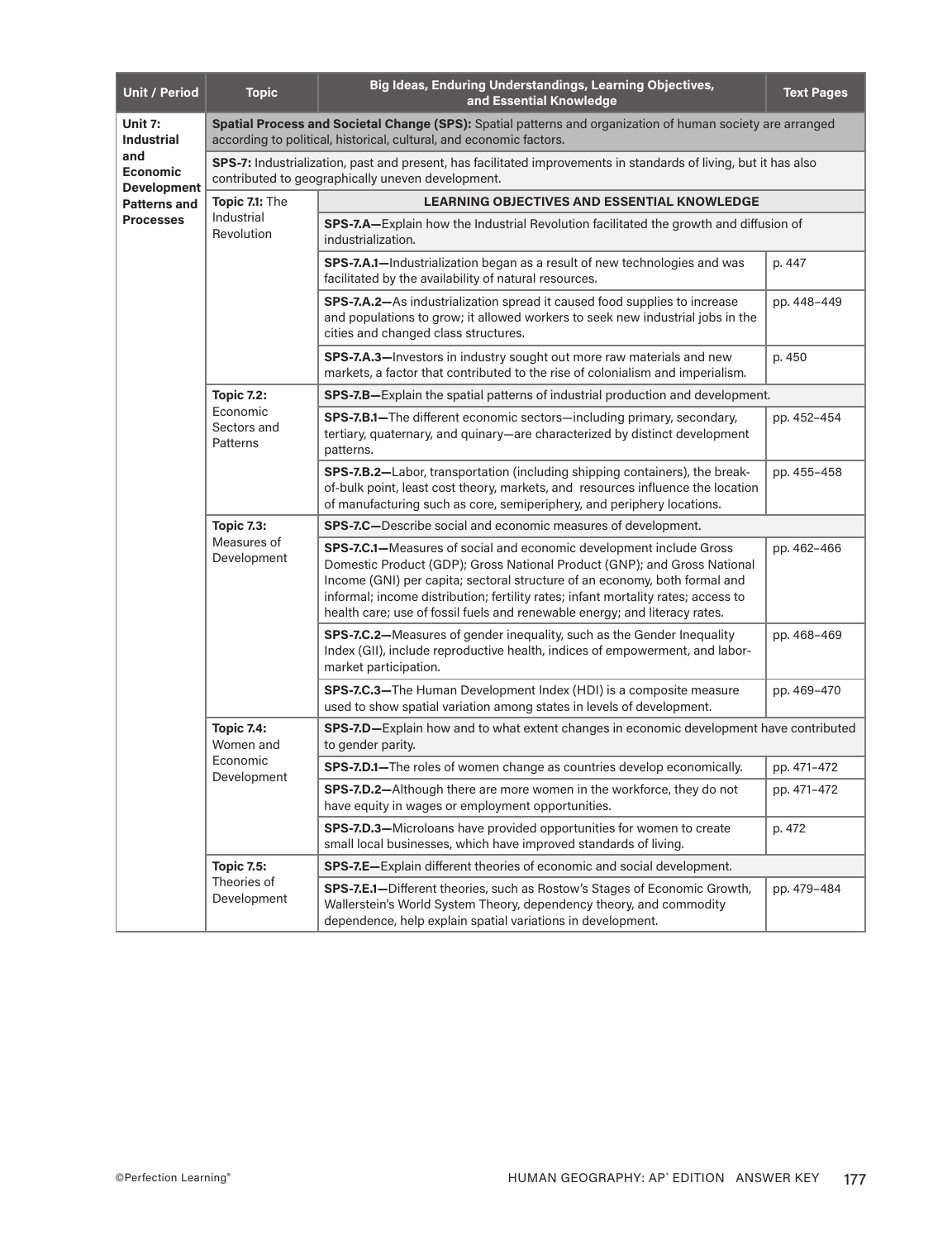| <b>Unit / Period</b>                                          | <b>Topic</b>                                                                                                                                                                    | Big Ideas, Enduring Understandings, Learning Objectives,<br>and Essential Knowledge                                                                                                                                                                                                                                                | <b>Text Pages</b> |  |  |  |
|---------------------------------------------------------------|---------------------------------------------------------------------------------------------------------------------------------------------------------------------------------|------------------------------------------------------------------------------------------------------------------------------------------------------------------------------------------------------------------------------------------------------------------------------------------------------------------------------------|-------------------|--|--|--|
| Unit 7:<br><b>Industrial</b>                                  | Patterns and Spatial Organization (PSO): Spatial patterns and organization of human society are arranged<br>according to political, historical, cultural, and economic factors. |                                                                                                                                                                                                                                                                                                                                    |                   |  |  |  |
| and<br><b>Economic</b>                                        | <b>PSO-7:</b> Economic and social development happen at different times and rates in different places.                                                                          |                                                                                                                                                                                                                                                                                                                                    |                   |  |  |  |
| <b>Development</b><br><b>Patterns and</b><br><b>Processes</b> | Topic 7.6: Trade                                                                                                                                                                | <b>LEARNING OBJECTIVES AND ESSENTIAL KNOWLEDGE</b>                                                                                                                                                                                                                                                                                 |                   |  |  |  |
|                                                               | and the World<br>Economy                                                                                                                                                        | PSO-7.A-Explain causes and geographic consequences of recent economic changes such as<br>the increase in international trade, deindustrialization, and growing interdependence in the<br>world economy.                                                                                                                            |                   |  |  |  |
|                                                               |                                                                                                                                                                                 | PSO-7.A.1-Complementarity and comparative advantage establish the basis<br>for trade.                                                                                                                                                                                                                                              | pp. 485-486       |  |  |  |
|                                                               |                                                                                                                                                                                 | PSO-7.A.2-Neoliberal policies, including free trade agreements, have<br>created new organizations, spatial connections, and trade relationships, such<br>as the EU, World Trade Organization (WTO), Mercosur, and OPEC, that foster<br>greater globalization.                                                                      | pp. 486-487       |  |  |  |
|                                                               |                                                                                                                                                                                 | PSO-7.A.3-Government initiatives at all scales may affect economic<br>development, including tariffs.                                                                                                                                                                                                                              | pp. 486-488       |  |  |  |
|                                                               |                                                                                                                                                                                 | PSO-7.A.4-Global financial crises (e.g., debt crises), international lending<br>agencies (e.g., the International Monetary Fund), and strategies of<br>development (e.g., microlending) demonstrate how different economies have<br>become more closely connected, even interdependent.                                            | p. 489            |  |  |  |
|                                                               | <b>Topic 7.7:</b><br>Changes as a<br>result of the<br>World Economy                                                                                                             | PSO-7.A-Explain causes and geographic consequences of recent economic changes such<br>as the increase in international trade, deindustrialization, and growing interdependence in the<br>world economy.                                                                                                                            |                   |  |  |  |
|                                                               |                                                                                                                                                                                 | PSO-7.A.5-Outsourcing and economic restructuring have ledto a decline in<br>jobs in core regions and an increase in jobs in newly industrialized countries.                                                                                                                                                                        | pp. 496-498       |  |  |  |
|                                                               |                                                                                                                                                                                 | PSO-7.A.6-In countries outside the core, the growth of industry has resulted<br>in the creation of new manufacturing zones—including special economic<br>zones, free-trade zones, and export processing zones-and the emergence of<br>an international division of labor in which developing countries have lower-<br>paying jobs. | pp. 497-498       |  |  |  |
|                                                               |                                                                                                                                                                                 | PSO-7.A.7-The contemporary economic landscape has been transformed<br>by post-Fordist methods of production, multiplier effects, economies of scale,<br>agglomeration, just-in-time delivery, the emergence of service sectors, high<br>technology industries, and growth poles.                                                   | pp. 501-503       |  |  |  |
| Unit 7:<br><b>Industrial</b>                                  | Impacts and Interactions (IMP): Complex relationships of cause and effect exist among people, their environments,<br>and historical and contemporary actions.                   |                                                                                                                                                                                                                                                                                                                                    |                   |  |  |  |
| and<br>Economic<br><b>Development</b>                         | IMP-7: Environmental problems stemming from industrialization may be remedied through sustainable<br>development strategies.                                                    |                                                                                                                                                                                                                                                                                                                                    |                   |  |  |  |
| <b>Patterns and</b>                                           | <b>Topic 7.8:</b><br>Sustainable<br>Development                                                                                                                                 | <b>LEARNING OBJECTIVES AND ESSENTIAL KNOWLEDGE</b>                                                                                                                                                                                                                                                                                 |                   |  |  |  |
| <b>Processes</b>                                              |                                                                                                                                                                                 | IMP-7.A-Explain how sustainability principles relate to and impact industrialization and spatial<br>development.                                                                                                                                                                                                                   |                   |  |  |  |
|                                                               |                                                                                                                                                                                 | <b>IMP-7.A.1-Sustainable development policies attempt to remedy problems</b><br>stemming from natural resource depletion, mass consumption, the effects of<br>pollution, and the impact of climate change.                                                                                                                         | pp. 505-507       |  |  |  |
|                                                               |                                                                                                                                                                                 | IMP-7.A.2-Ecotourism is tourism based in natural environments-<br>often environments that are threatened by looming industrialization or<br>development—that frequently helps to protect the environment in question<br>while also providing jobs for the local population.                                                        | p. 508            |  |  |  |
|                                                               |                                                                                                                                                                                 | IMP-7.A.3-The UN's Sustainable Development Goals help measure<br>progress in development, such as small-scale finance and public<br>transportation projects.                                                                                                                                                                       | pp. 508-510       |  |  |  |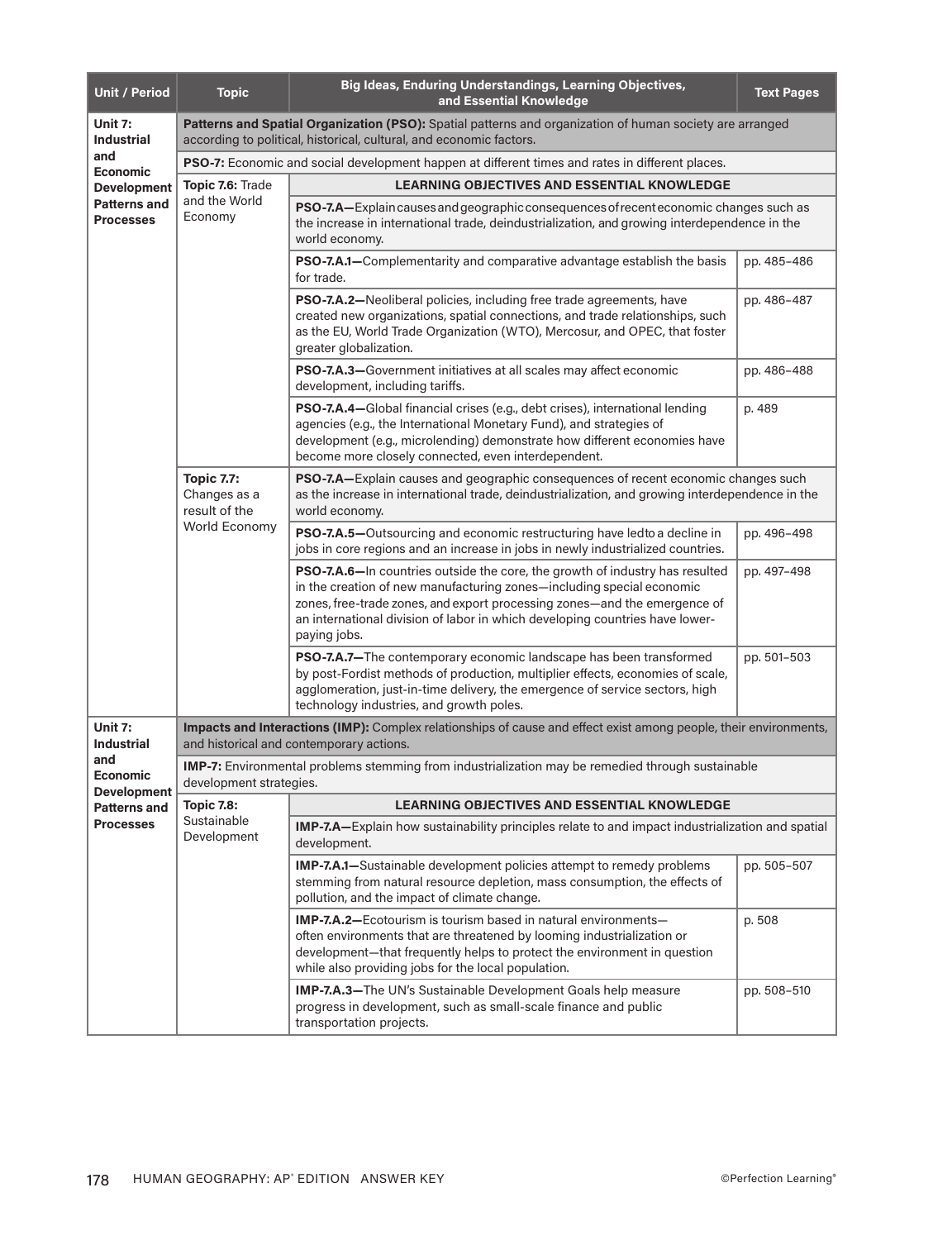## Correlation to the Course Skills

| Code         | <b>Category</b>                                                                                                                                                           | <b>Text Pages</b>                                                                                                                                                                                                    |  |  |
|--------------|---------------------------------------------------------------------------------------------------------------------------------------------------------------------------|----------------------------------------------------------------------------------------------------------------------------------------------------------------------------------------------------------------------|--|--|
| 1            | Concepts and Processes: Analyze geographic theories, approaches, concepts, processes, or models in theoretical<br>and applied contexts.                                   |                                                                                                                                                                                                                      |  |  |
| 1.A          | Describe geographic concepts, processes, models, and theories.                                                                                                            | pp. 27, #3; 50, #5; 72, #5; 127, #7; 160, #2; 161, #5;<br>213, #1; 264, #1; 266, #6; 289, #1, #2, #3; 305, #6,<br>362, #3; 390, #2; 480, #4                                                                          |  |  |
| 1.B          | Explain geographic concepts, processes, models, and theories.                                                                                                             | pp. 27, #4; 49, #2, #3; 105, #4; 126, #4; 126, #6; 187,<br>#1, #2; 189, #7; 188, #5, #6; 215, #7; 265, #3, #4,<br>#5; 304, #2, #4; 305, #7; 330, #3; 362, #4; 390,<br>#4; 413, #2; 475, #2, #3; 480, #5; 514, #2, #4 |  |  |
| 1.C          | Compare geographic concepts, processes, models, and theories.                                                                                                             | pp. 105, #5; 125, #2                                                                                                                                                                                                 |  |  |
| 1.D          | Describe a relevant geographic concept, process, model, or theory<br>in a specified context.                                                                              | pp. 161, #4; 161, #6; 187, #3; 239, #2; 241, #5, #6,<br>#7; 266, #7; 290, #5, #7; 362, #6, 390, #3; 390, #5;<br>440, #4, #6; 480, #6; 492, #1; 493, #6; 493, #6;<br>514, #5, #7                                      |  |  |
| 1.E          | Explain the strengths, weaknesses, and limitations of different<br>geographic models and theories in a specified context.                                                 | p. 304, #1                                                                                                                                                                                                           |  |  |
| $\mathbf{2}$ | Spatial Relationships: Analyze geographic patterns, relationships, and outcomes in applied contexts.                                                                      |                                                                                                                                                                                                                      |  |  |
| 2.A          | Describe spatial patterns, networks, and relationships.                                                                                                                   | pp. 49, #3; 161, #7; 329, #1, 362, #5                                                                                                                                                                                |  |  |
| 2.B          | Explain spatial relationships in a specified context or region of the<br>world, using geographic concepts, processes, models, or theories.                                | pp. 289, #4; 304, #3; 331, #5, #6, #7; 413, #3, #4;<br>492, #3; 493, #4, #5                                                                                                                                          |  |  |
| 2.C          | Explain a likely outcome in a geographic scenario using geographic<br>concepts, processes, models, or theories.                                                           | pp. 126, #3; 439, #2; 440, #3, #5; 480, #7                                                                                                                                                                           |  |  |
| 2.D          | Explain the significance of geographic similarities and differences<br>among different locations and/or at different times.                                               | p. 413, #5                                                                                                                                                                                                           |  |  |
| 2.E          | Explain the degree to which a geographic concept, process,<br>model, or theory effectively explains geographic effects in different<br>contexts and regions of the world. | p. 414, #7                                                                                                                                                                                                           |  |  |
| 3            | Data Analysis: Analyze and interpret quantitative geographic data represented in maps, tables, charts, graphs, satellite<br>images, and infographics.                     |                                                                                                                                                                                                                      |  |  |
| 3.A          | A Identify the different types of data presented in maps and in<br>quantitative and geospatial data.                                                                      | pp. 27, #5; 214, #2; #4; 240, #3; 391, #6; 493, #7                                                                                                                                                                   |  |  |
| 3.B          | Describe spatial patterns presented in maps and in quantitative and<br>geospatial data.                                                                                   | pp. 71, #2; 104, #1; 105, #6; 514, #3                                                                                                                                                                                |  |  |
| 3.C          | Explain patterns and trends in maps and in quantitative and<br>geospatial data to draw conclusions.                                                                       | pp. 73, #7; 214, #3; 305, #5; 389, #1; 391, #7; 441,<br>#7; 514, #6                                                                                                                                                  |  |  |
| 3.D          | Compare patterns and trends in maps and in quantitative and<br>geospatial data to draw conclusions.                                                                       | pp. 72, #3, #4; 104, #2; 106, #7; 439, #1; 475, #1                                                                                                                                                                   |  |  |
| 3.E          | Explain what maps or data imply or illustrate about geographic<br>principles, processes, and outcomes.                                                                    | pp. 26, #1; 28, #6, #7; 51, #6; 71, #1; 73, #6; 105,<br>#3; 188, #4; 513, #1                                                                                                                                         |  |  |
| 3.F          | Explain possible limitations of the data provided.                                                                                                                        | p. 26, #2                                                                                                                                                                                                            |  |  |
| 4            | Source Analysis: Analyze and interpret qualitative geographic information represented in maps, images (e.g., satellite,<br>photographs, cartoons), and landscapes.        |                                                                                                                                                                                                                      |  |  |
| 4.A          | Identify the different types of information presented in visual<br>sources.                                                                                               | pp. 50, #4; 160, #3; 215, #5, #6; 239, #1; 290, #6;<br>361, #1; 412, #1                                                                                                                                              |  |  |
| 4.B          | Describe the spatial patterns presented in visual sources.                                                                                                                | pp. 329, #2; 414, #6                                                                                                                                                                                                 |  |  |
| 4.C          | Explain patterns and trends in visual sources to draw conclusions.                                                                                                        | pp. 264, #1; 363, #7                                                                                                                                                                                                 |  |  |
| 4.D          | Compare patterns and trends in sources to draw conclusions.                                                                                                               | pp. 240, #4; 330, #4                                                                                                                                                                                                 |  |  |
| 4.E          | Explain how maps, images, and landscapes illustrate or relate to<br>geographic principles, processes, and outcomes.                                                       | pp. 125, #1; 126 #5; 126, #5; 159, #1; 361, #2                                                                                                                                                                       |  |  |
| 4.F          | Explain possible limitations of visual sources provided.                                                                                                                  |                                                                                                                                                                                                                      |  |  |